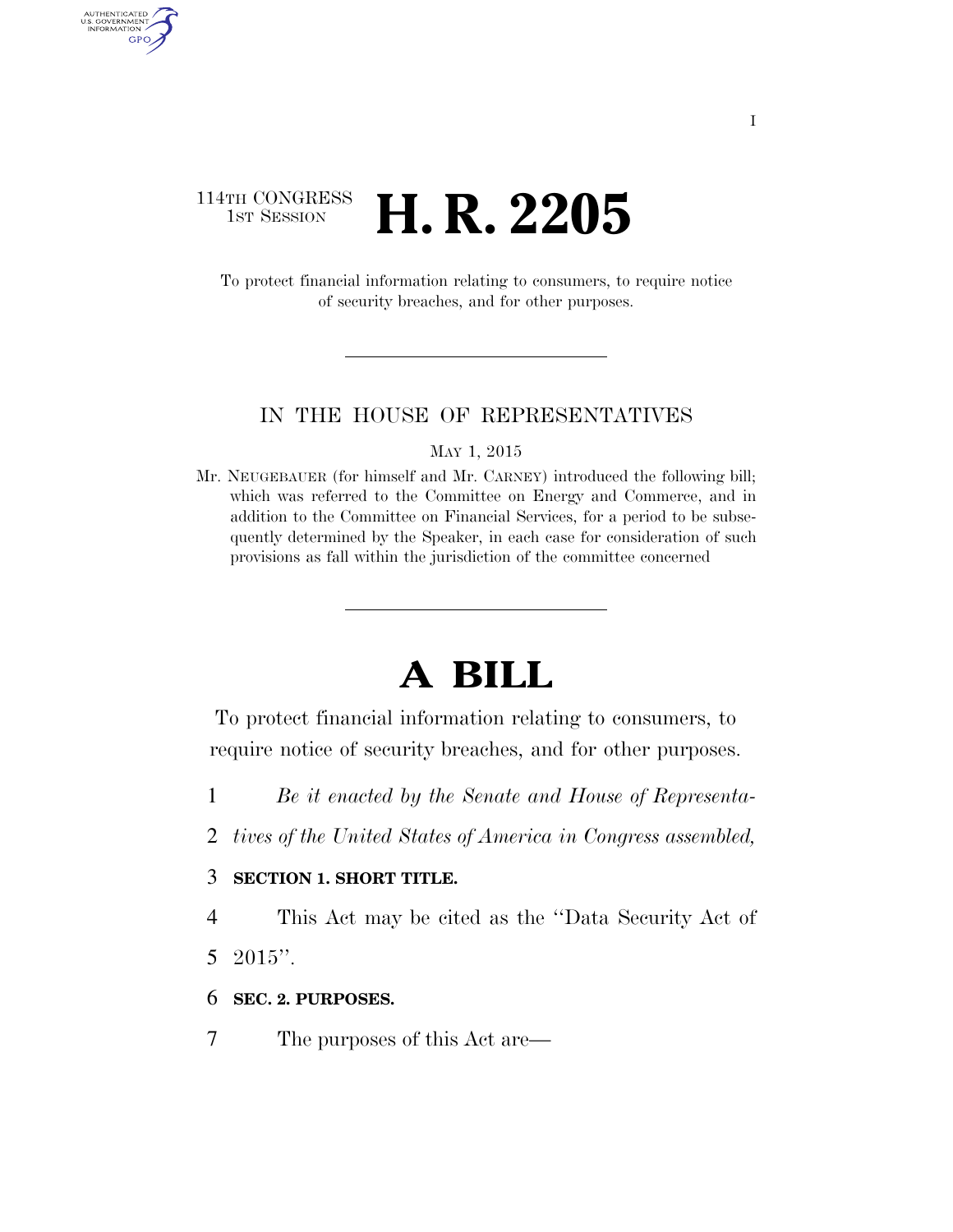(1) to establish strong and uniform national data security and breach notification standards for electronic data; and

 (2) to expressly preempt any related State laws in order to provide the Federal Trade Commission with authority to enforce such standards for entities covered under this Act.

#### **SEC. 3. DEFINITIONS.**

 For purposes of this Act, the following definitions shall apply:

 (1) AFFILIATE.—The term ''affiliate'' means any company that controls, is controlled by, or is under common control with another company.

 (2) AGENCY.—The term ''agency'' has the same meaning as in section 551(1) of title 5, United States Code.

17 (3) BREACH OF DATA SECURITY.—

 (A) IN GENERAL.—The term ''breach of data security'' means the unauthorized acquisi- tion of sensitive financial account information or sensitive personal information.

**(B) EXCEPTION FOR DATA THAT IS NOT IN**  USABLE FORM.—The term ''breach of data se- curity'' does not include the unauthorized ac-quisition of sensitive financial account informa-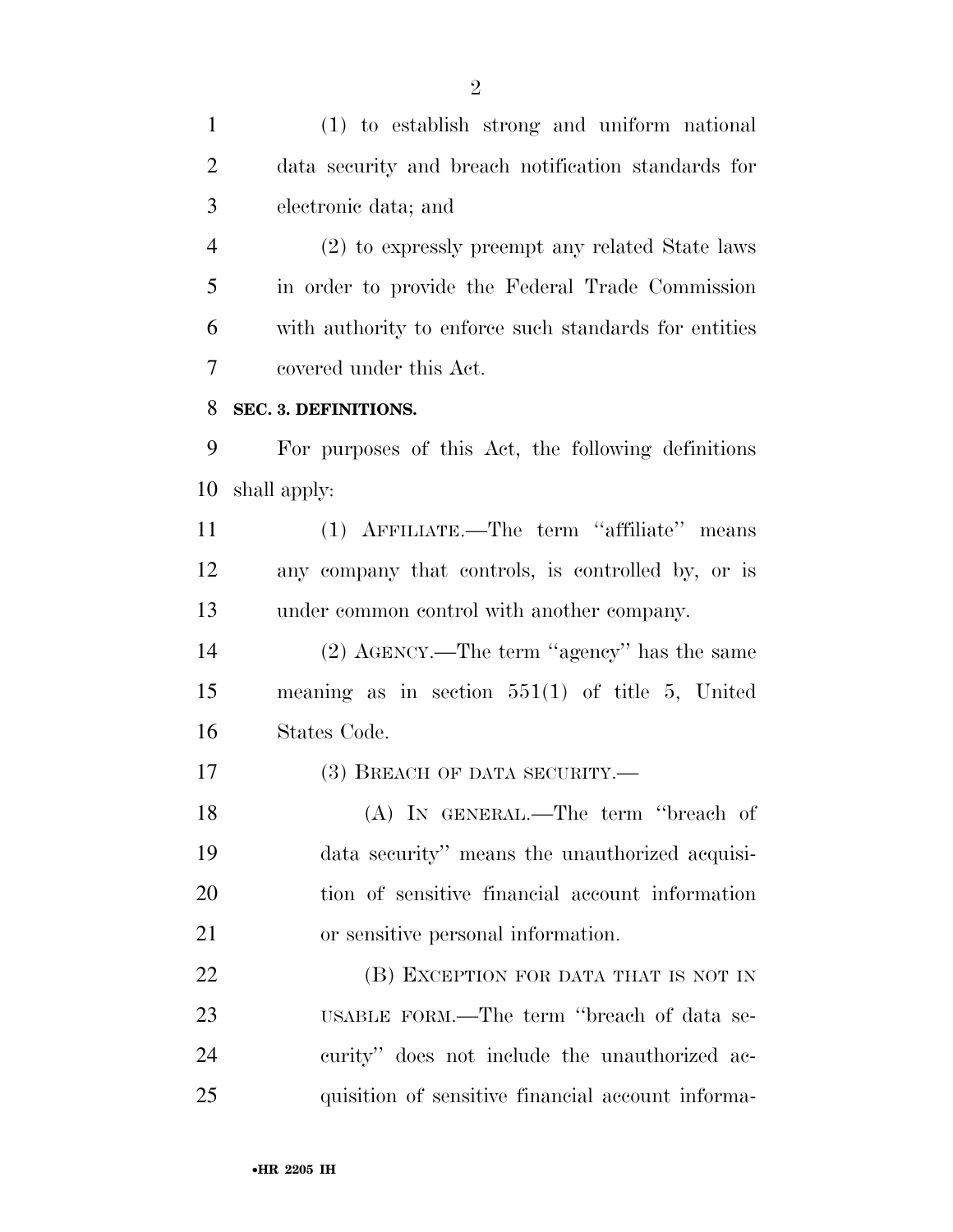| $\mathbf{1}$   | tion or sensitive personal information that is    |
|----------------|---------------------------------------------------|
| $\overline{2}$ | encrypted, redacted, or otherwise protected by    |
| 3              | another method that renders the information       |
| $\overline{4}$ | unreadable and unusable if the encryption, re-    |
| 5              | daction, or protection process or key is not also |
| 6              | acquired without authorization.                   |
| 7              | (4) CARRIER.—The term "carrier" means any         |
| 8              | entity that—                                      |
| 9              | (A) provides electronic data transmission,        |
| 10             | routing, intermediate, and transient storage, or  |
| <sup>11</sup>  | connections to its system or network;             |
| 12             | (B) does not select or modify the content         |
| 13             | of the electronic data;                           |
| 14             | (C) is not the sender or the intended re-         |
| 15             | cipient of the data; and                          |
| 16             | (D) does not differentiate sensitive finan-       |
| 17             | cial account information or sensitive personal    |
| 18             | information from other information that the en-   |
| 19             | tity transmits, routes, stores in intermediate or |
| 20             | transient storage, or for which such entity pro-  |
| 21             | vides connections.                                |
| 22             | (5) COMMISSION.—The term "Commission"             |
| 23             | means the Federal Trade Commission.               |
| 24             | $(6)$ CONSUMER.—The term "consumer" means         |
| 25             | an individual.                                    |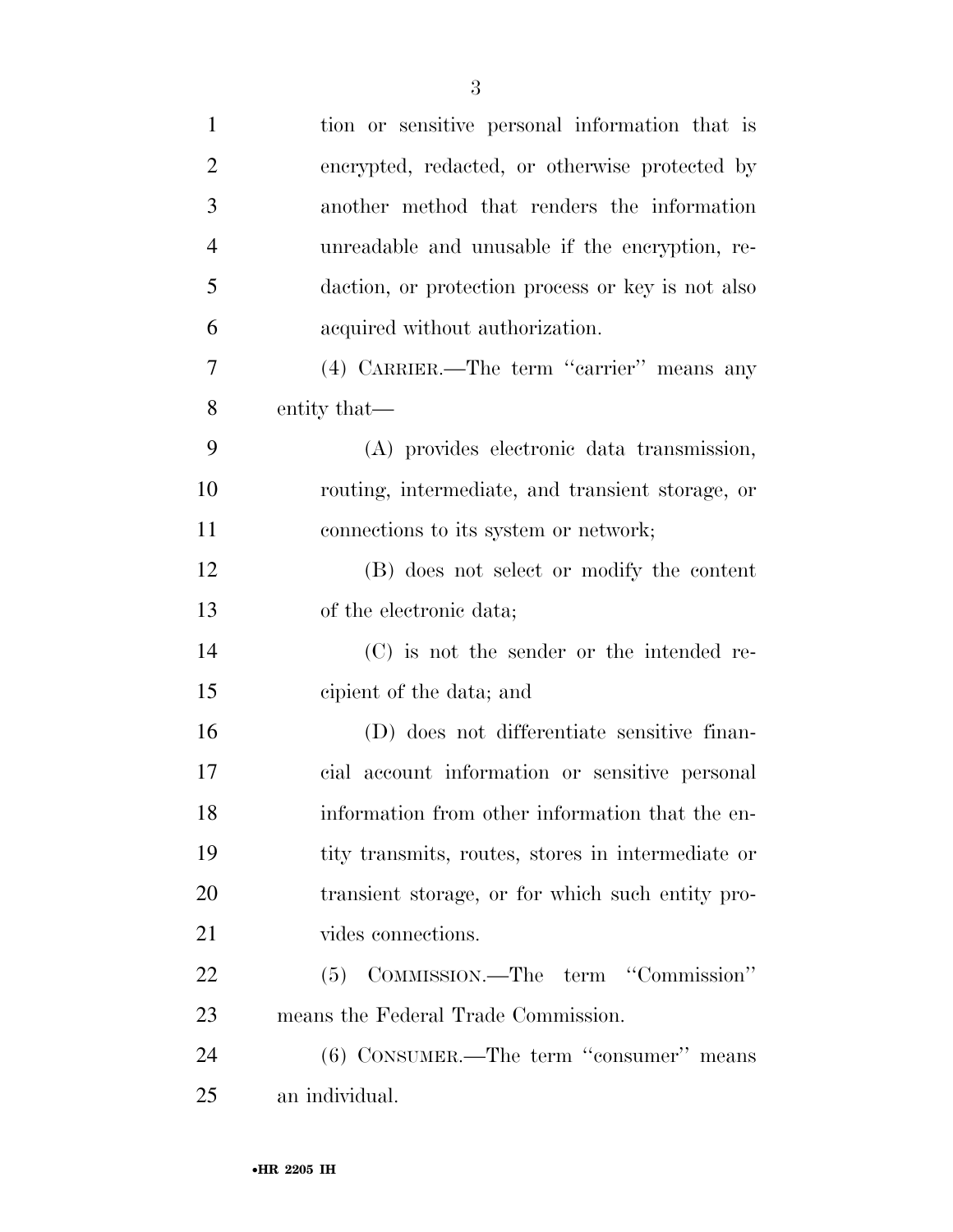| $\mathbf{1}$   | (7) CONSUMER REPORTING AGENCY THAT COM-                |
|----------------|--------------------------------------------------------|
| $\overline{2}$ | PILES AND MAINTAINS FILES ON CONSUMERS ON A            |
| 3              | NATIONWIDE BASIS.—The term "consumer reporting         |
| $\overline{4}$ | agency that compiles and maintains files on con-       |
| 5              | sumers on a nationwide basis" has the same mean-       |
| 6              | ing as in section $603(p)$ of the Fair Credit Report-  |
| 7              | ing Act $(15 \text{ U.S.C. } 1681a(p))$ .              |
| 8              | (8) COVERED ENTITY.—                                   |
| 9              | (A) IN GENERAL.—The term "covered en-                  |
| 10             | tity" means any individual, partnership, cor-          |
| 11             | poration, trust, estate, cooperative, association,     |
| 12             | or entity that accesses, maintains, commu-             |
| 13             | nicates, or handles sensitive financial account        |
| 14             | information or sensitive personal information.         |
| 15             | (B) EXCEPTION.—The term "covered enti-                 |
| 16             | ty" does not include any agency or any other           |
| 17             | unit of Federal, State, or local government or         |
| 18             | any subdivision of the unit.                           |
| 19             | (9) FINANCIAL INSTITUTION.—The term "fi-               |
| 20             | nancial institution" has the same meaning as in sec-   |
| 21             | tion $509(3)$ of the Gramm-Leach-Bliley Act $(15)$     |
| 22             | U.S.C. $6809(3)$ ).                                    |
| 23             | (10) INFORMATION SECURITY PROGRAM.—The                 |
| 24             | term "information security program" means the ad-      |
| 25             | ministrative, technical, or physical safeguards that a |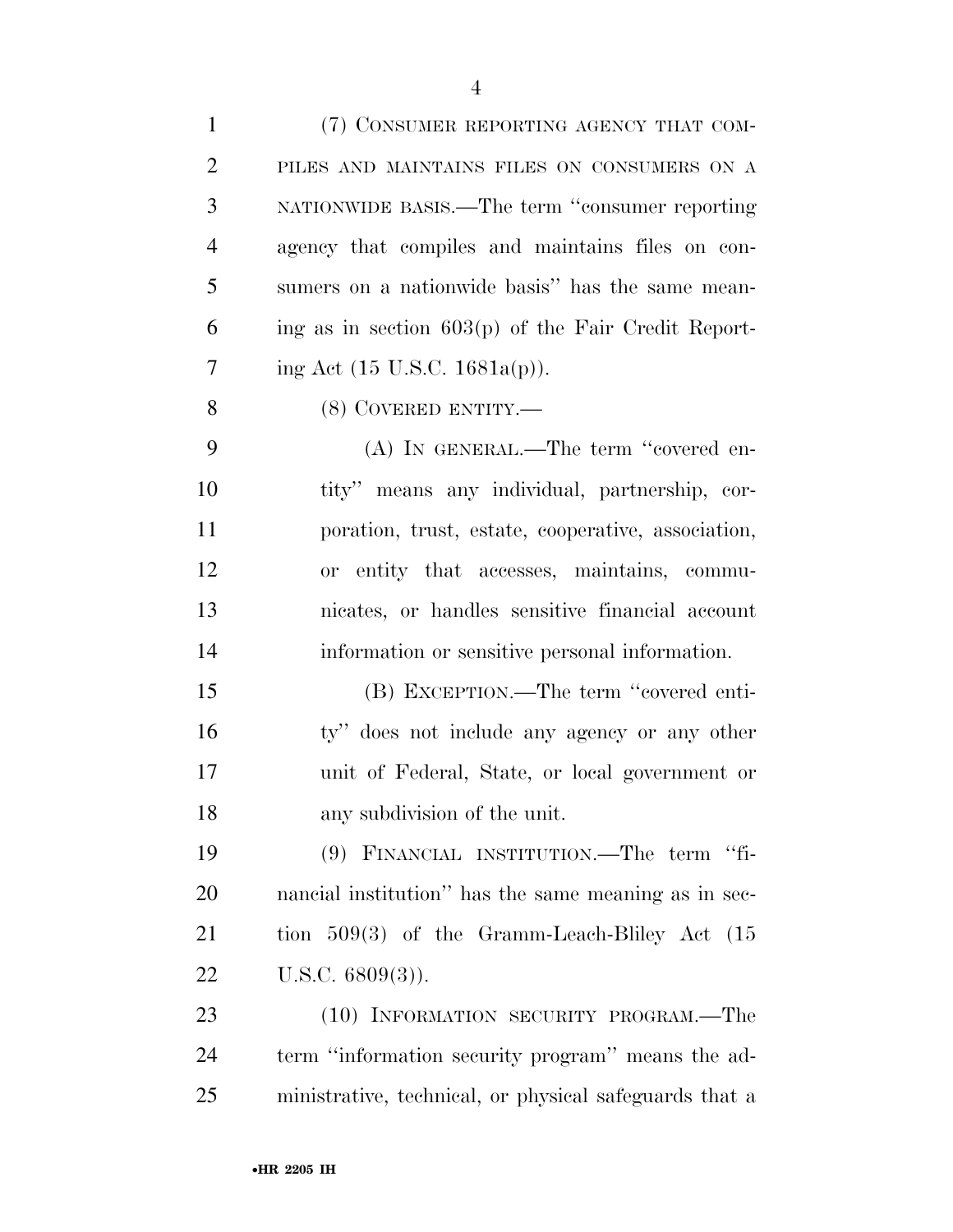| $\mathbf{1}$   | covered entity uses to access, collect, distribute,    |
|----------------|--------------------------------------------------------|
| $\overline{2}$ | process, protect, store, use, transmit, dispose of, or |
| 3              | otherwise handle sensitive financial account informa-  |
| $\overline{4}$ | tion and sensitive personal information.               |
| 5              | (11) SENSITIVE FINANCIAL ACCOUNT INFORMA-              |
| 6              | TION.—The term "sensitive financial account infor-     |
| 7              | mation" means a financial account number relating      |
| 8              | to a consumer, including a credit card number or       |
| 9              | debit card number, in combination with any security    |
| 10             | code, access code, password, or other personal identi- |
| 11             | fication information required to access the financial  |
| 12             | account.                                               |
| 13             | (12) SENSITIVE PERSONAL INFORMATION.—                  |
| 14             | (A) IN GENERAL.—The term "sensitive                    |
| 15             | personal information" includes—                        |
| 16             | (i) a Social Security number; and                      |
| 17             | (ii) the first and last name of a con-                 |
| 18             | sumer in combination with—                             |
| 19             | the consumer's driver's li-<br>(I)                     |
| 20             | cense number, passport number, mili-                   |
| 21             | tary identification number, or other                   |
| 22             | similar number issued on a govern-                     |
| 23             | ment document used to verify identity;                 |
| 24             | (II) information that could be                         |
| 25             | used to access a consumer's account,                   |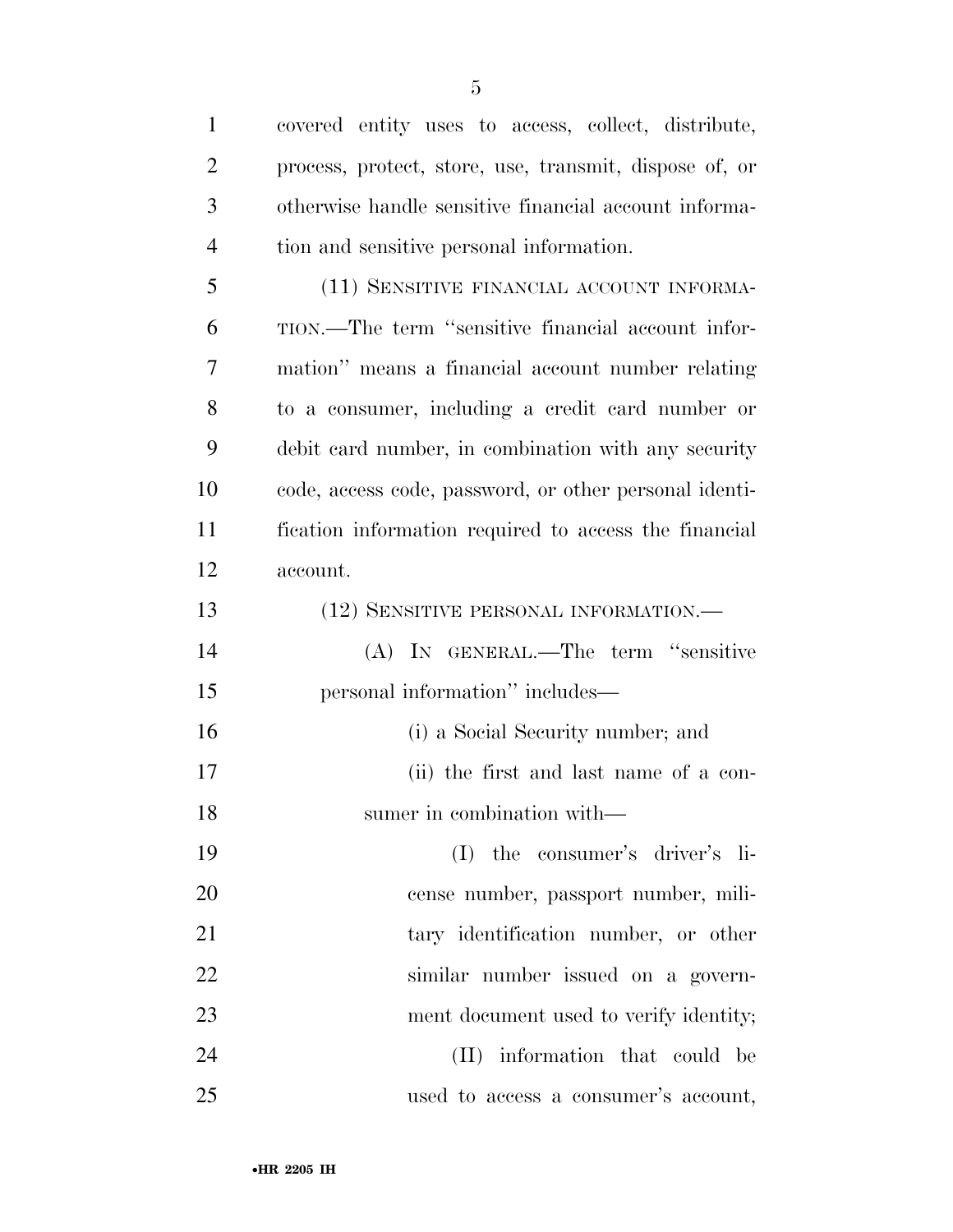| $\mathbf{1}$   | such as a user name and password or                   |
|----------------|-------------------------------------------------------|
| $\overline{2}$ | e-mail and password; or                               |
| 3              | (III) biometric data of the con-                      |
| $\overline{4}$ | sumer used to gain access to financial                |
| 5              | accounts of the consumer.                             |
| 6              | (B) EXCEPTION.—The term "sensitive per-               |
| 7              | sonal information" does not include publicly          |
| 8              | available information that is lawfully made           |
| 9              | available to the general public and obtained          |
| 10             | $from-$                                               |
| 11             | (i) Federal, State, or local government               |
| 12             | records; or                                           |
| 13             | (ii) widely distributed media.                        |
| 14             | SUBSTANTIAL HARM OR<br>(13)<br><b>INCONVEN-</b>       |
| 15             | IENCE.—The term "substantial harm or inconven-        |
| 16             | ience" means-                                         |
| 17             | $(A)$ identity theft; or                              |
| 18             | (B) fraudulent transactions on financial              |
| 19             | accounts.                                             |
| 20             | (14) THIRD-PARTY SERVICE PROVIDER.—The                |
| 21             | term "third-party service provider" means any per-    |
| 22             | son that maintains, processes, or otherwise is per-   |
| 23             | mitted access to sensitive financial account informa- |
| 24             | tion or sensitive personal information in connection  |
| 25             | with providing services to a covered entity.          |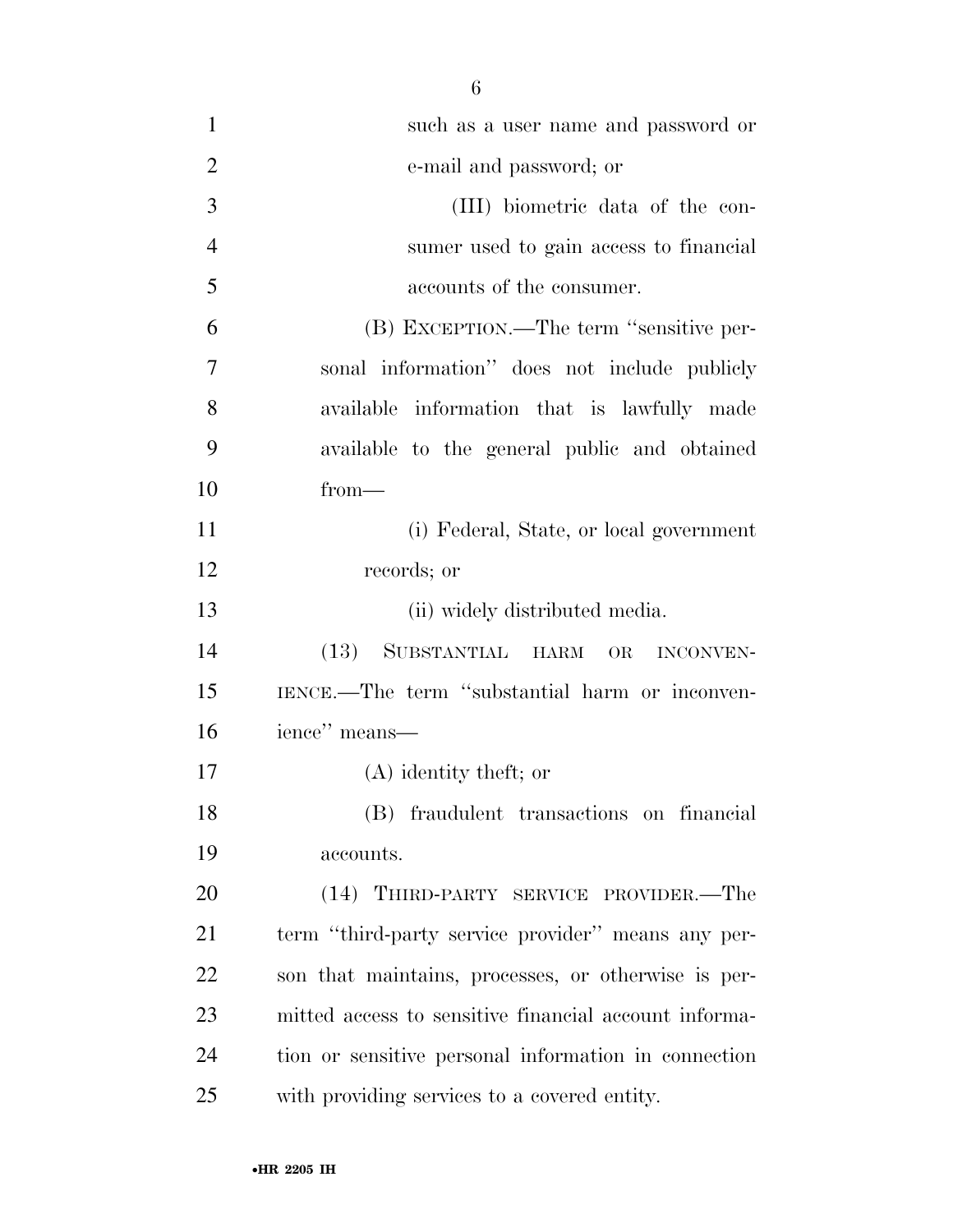| 1              | SEC. 4. PROTECTION OF INFORMATION AND SECURITY       |
|----------------|------------------------------------------------------|
| $\overline{2}$ | <b>BREACH NOTIFICATION.</b>                          |
| 3              | (a) SECURITY PROCEDURES REQUIRED.—                   |
| $\overline{4}$ | (1) IN GENERAL.—Each covered entity shall de-        |
| 5              | velop, implement, and maintain a comprehensive in-   |
| 6              | formation security program that contains adminis-    |
| 7              | trative, technical, and physical safeguards that are |
| 8              | reasonably designed to achieve the objectives in     |
| 9              | paragraph $(2)$ .                                    |
| 10             | (2) OBJECTIVES.—The objectives of this sub-          |
| 11             | section are to-                                      |
| 12             | (A) ensure the security and confidentiality          |
| 13             | of sensitive financial account information and       |
| 14             | sensitive personal information;                      |
| 15             | (B) protect against any anticipated threats          |
| 16             | or hazards to the security or integrity of such      |
| 17             | information; and                                     |
| 18             | (C) protect against unauthorized acquisi-            |
| 19             | tion of such information that could result in        |
| 20             | substantial harm to the individuals to whom          |
| 21             | such information relates.                            |
| 22             | (3) LIMITATION.—A covered entity's informa-          |
| 23             | tion security program under paragraph (1) shall be   |
| 24             | appropriate to-                                      |
| 25             | (A) the size and complexity of the covered           |
| 26             | entity;                                              |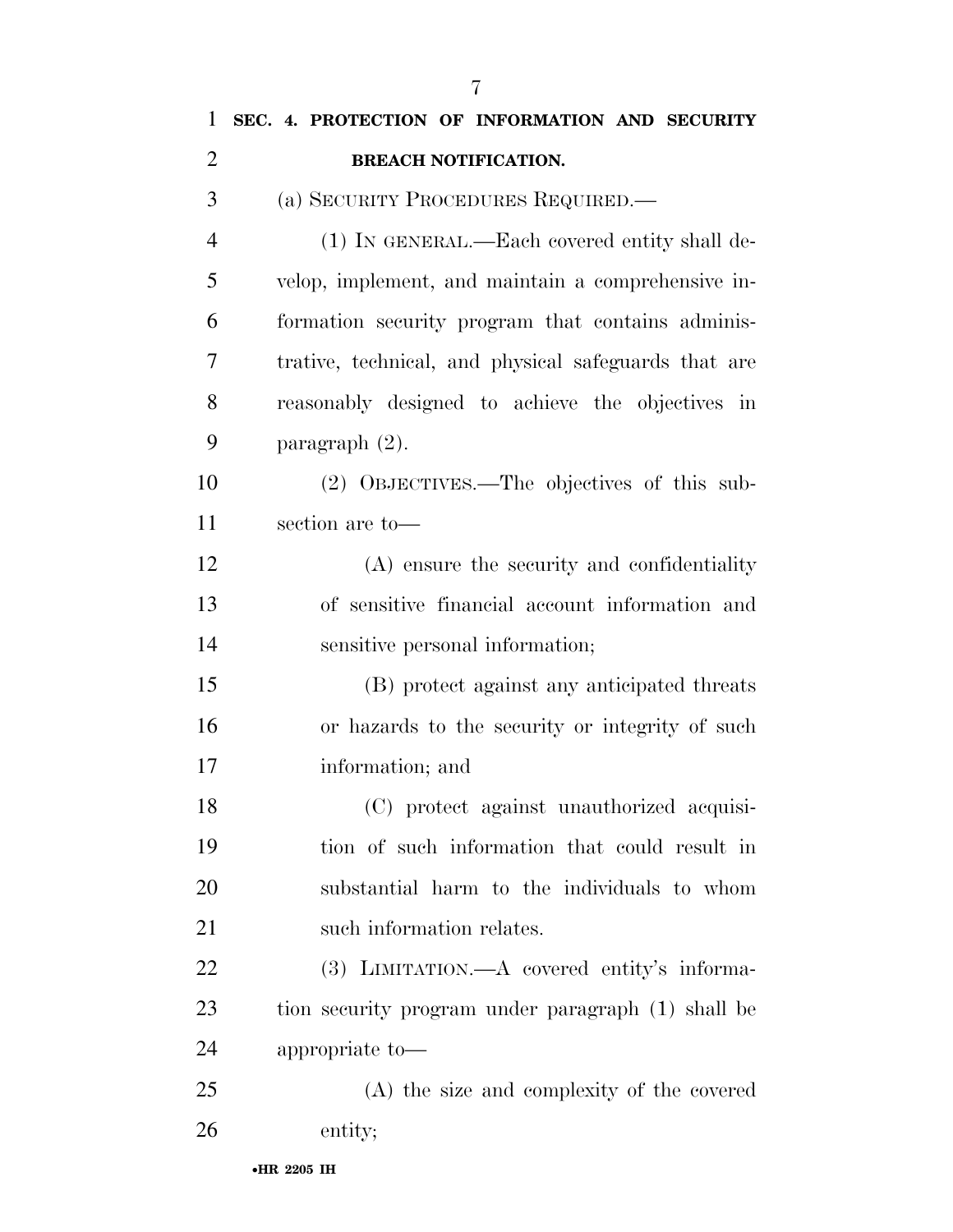| $\mathbf{1}$   | (B) the nature and scope of the activities           |
|----------------|------------------------------------------------------|
| $\overline{2}$ | of the covered entity; and                           |
| 3              | (C) the sensitivity of the consumer infor-           |
| $\overline{4}$ | mation to be protected.                              |
| 5              | (4) ELEMENTS.—In order to develop, imple-            |
| 6              | ment, maintain, and enforce its information security |
| $\overline{7}$ | program, a covered entity shall—                     |
| 8              | (A) designate an employee or employees to            |
| 9              | coordinate the information security program;         |
| 10             | (B) identify reasonably foreseeable internal         |
| 11             | and external risks to the security, confiden-        |
| 12             | tiality, and integrity of sensitive financial ac-    |
| 13             | count information and sensitive personal infor-      |
| 14             | mation and assess the sufficiency of any safe-       |
| 15             | guards in place to control these risks, including    |
| 16             | consideration of risks in each relevant area of      |
| 17             | the covered entity's operations, including—          |
| 18             | (i) employee training and manage-                    |
| 19             | ment;                                                |
| 20             | (ii) information systems, including                  |
| 21             | network and software design, as well as in-          |
| 22             | formation processing, storage, trans-                |
| 23             | mission, and disposal; and                           |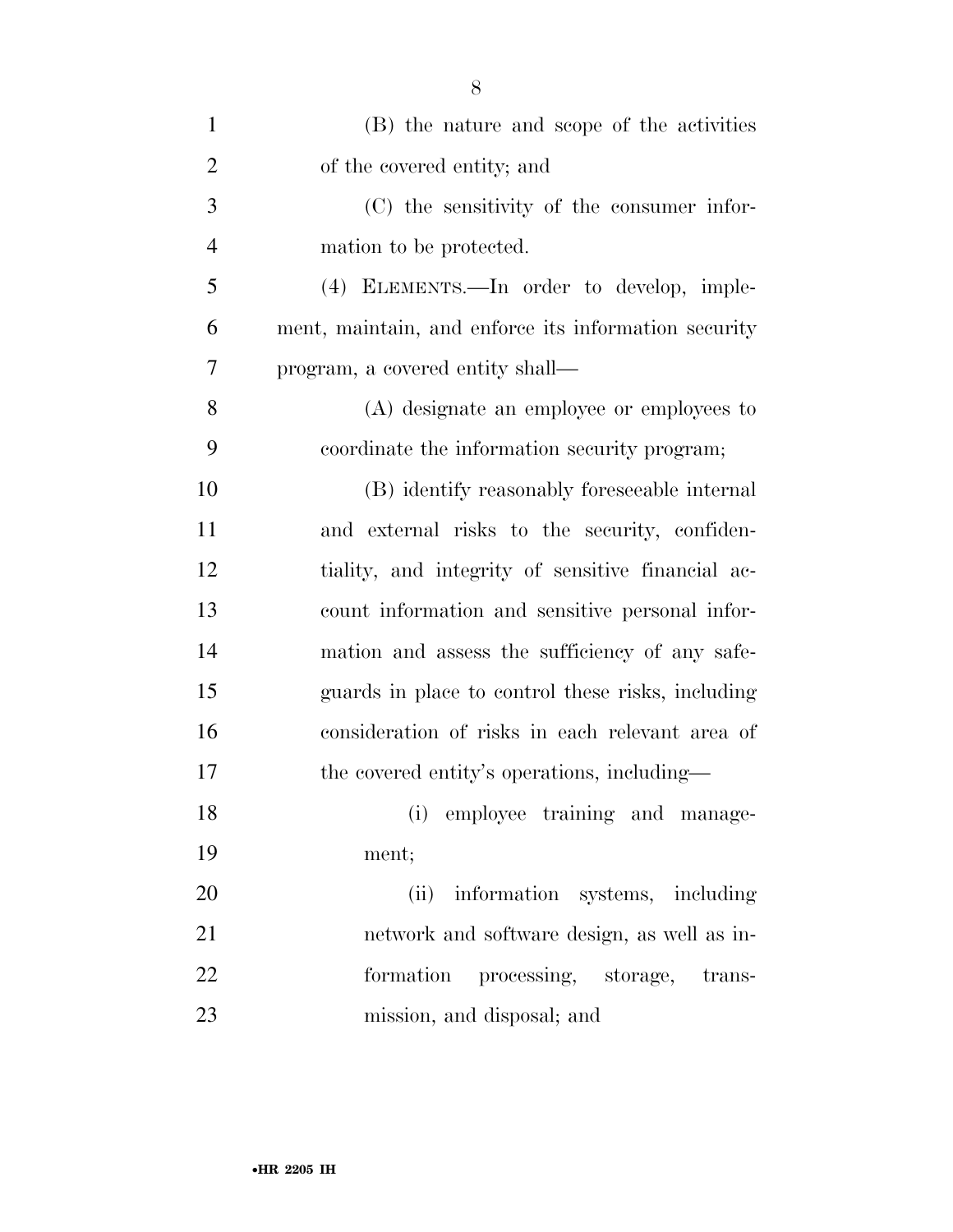| $\mathbf{1}$   | (iii) detecting, preventing, and re-              |
|----------------|---------------------------------------------------|
| $\overline{2}$ | sponding to attacks, intrusions, or other         |
| 3              | systems failures;                                 |
| $\overline{4}$ | (C) design and implement information              |
| 5              | safeguards to control the risks identified in its |
| 6              | risk assessment, and regularly assess the effec-  |
| $\overline{7}$ | tiveness of the safeguards' key controls, sys-    |
| 8              | tems, and procedures;                             |
| 9              | (D) oversee third-party service providers         |
| 10             | $by-$                                             |
| 11             | (i) taking reasonable steps to select             |
| 12             | and retain third-party service providers          |
| 13             | that are capable of maintaining appro-            |
| 14             | priate safeguards for the sensitive financial     |
| 15             | account information or sensitive personal         |
| 16             | information at issue;                             |
| 17             | (ii) requiring third-party service pro-           |
| 18             | viders by contract to implement and main-         |
| 19             | tain such safeguards; and                         |
| 20             | (iii) reasonably oversee or obtain an             |
| 21             | assessment of the third-party service pro-        |
| 22             | vider's compliance with contractual obliga-       |
| 23             | tions, where appropriate in light of the          |
| 24             | covered entity's risk assessment; and             |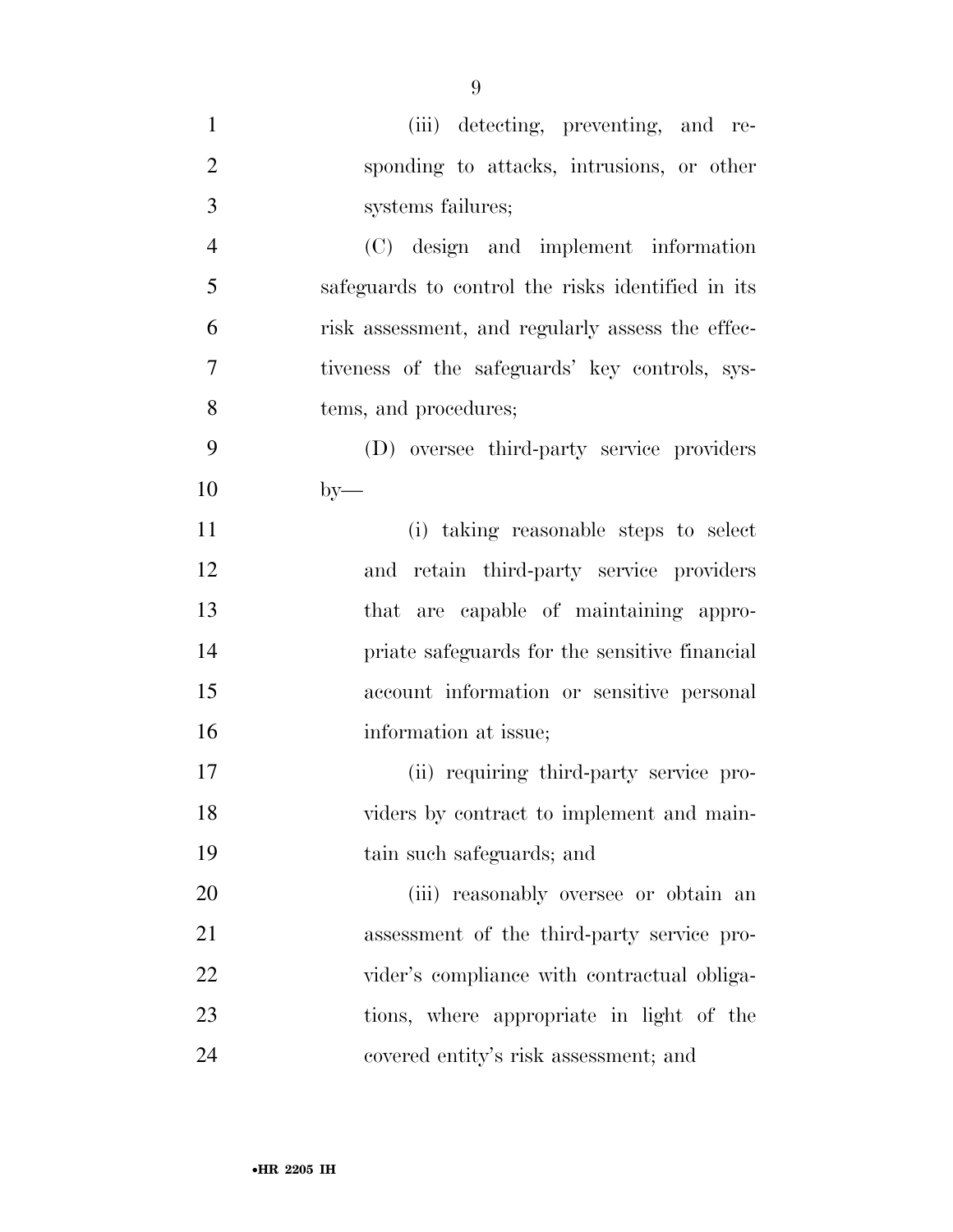| $\mathbf{1}$   | (E) evaluate and adjust the information         |
|----------------|-------------------------------------------------|
| $\overline{2}$ | security program in light of the results of the |
| 3              | risk assessments and testing and monitoring re- |
| $\overline{4}$ | quired by subparagraphs $(C)$ and $(D)$ and any |
| 5              | material changes to the covered entity's oper-  |
| 6              | ations or business arrangements, or any other   |
| $\tau$         | circumstances that the covered entity knows or  |
| 8              | has reason to know may have a material impact   |
| 9              | on its information security program.            |
| 10             | (5) SECURITY CONTROLS.—Each covered entity      |
| 11             | shall—                                          |
| 12             | (A) consider whether the following security     |
| 13             | measures are appropriate for the covered entity |
| 14             | and, if so, adopt those measures that the cov-  |
| 15             | ered entity concludes are appropriate—          |
| 16             | (i) access controls on information sys-         |
| 17             | tems, including controls to authenticate        |
| 18             | and permit access only to authorized indi-      |
| 19             | viduals and controls to prevent employees       |
| 20             | from providing sensitive financial account      |
| 21             | information or sensitive personal informa-      |
| 22             | tion to unauthorized individuals who may        |
| 23             | seek to obtain this information through         |
| 24             | fraudulent means;                               |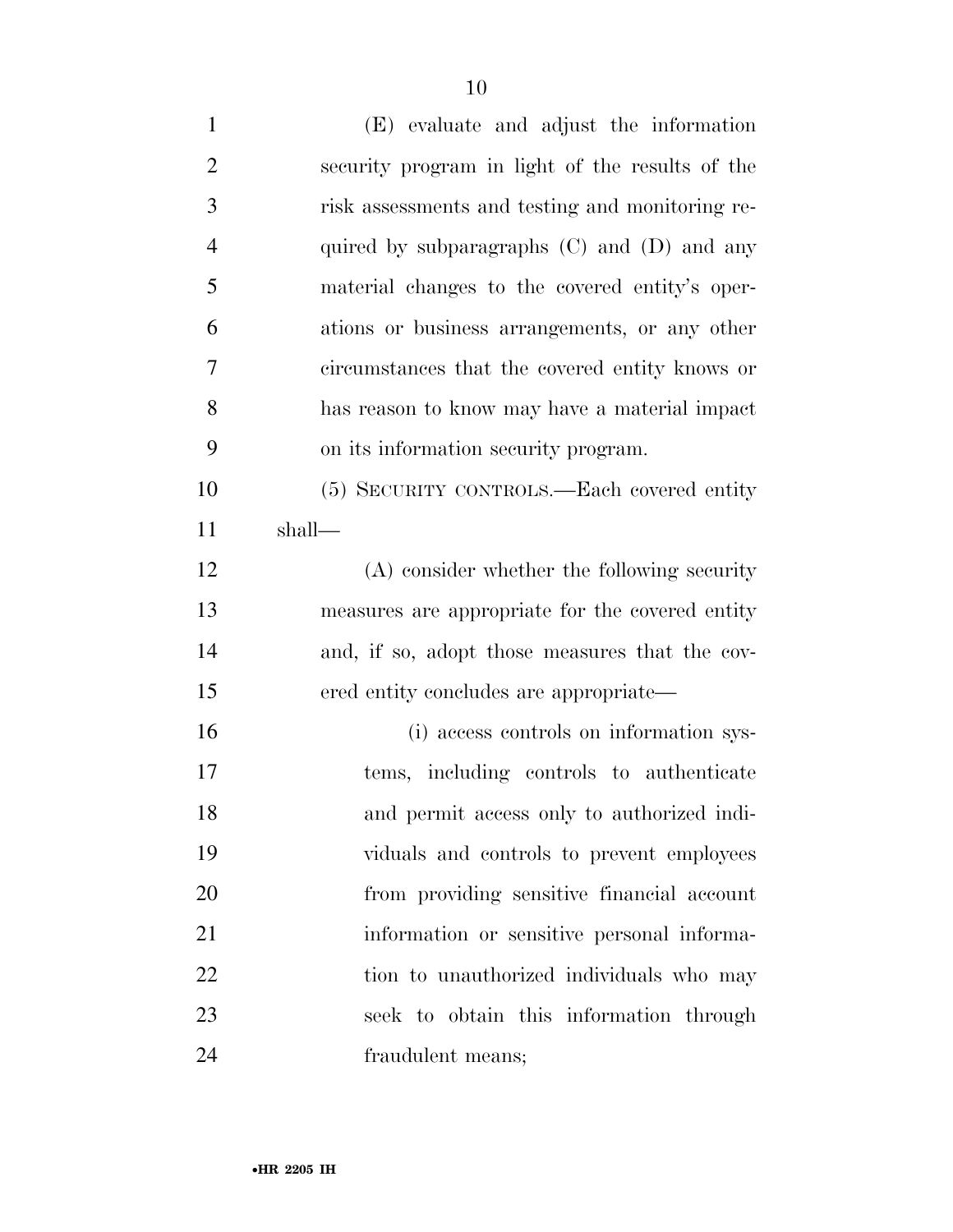| $\mathbf{1}$   | (ii) access restrictions at physical lo-       |
|----------------|------------------------------------------------|
| $\overline{2}$ | cations containing sensitive financial ac-     |
| 3              | count information or sensitive personal in-    |
| $\overline{4}$ | formation, such as buildings, computer fa-     |
| 5              | cilities, and records storage facilities, to   |
| 6              | permit access only to authorized individ-      |
| 7              | uals;                                          |
| 8              | (iii) encryption of electronic sensitive       |
| 9              | financial account information or sensitive     |
| 10             | personal information, including while in       |
| 11             | transit or in storage on networks or sys-      |
| 12             | tems to which unauthorized individuals         |
| 13             | may have access;                               |
| 14             | (iv) procedures designed to ensure             |
| 15             | that information system modifications are      |
| 16             | consistent with the covered entity's infor-    |
| 17             | mation security program;                       |
| 18             | (v) dual control procedures, segrega-          |
| 19             | tion of duties, and employee background        |
| 20             | checks for employees with responsibilities     |
| 21             | for, or access to, sensitive financial account |
| 22             | information or sensitive personal informa-     |
| 23             | tion;                                          |
| 24             | (vi) monitoring systems and proce-             |
| 25             | dures to detect actual and attempted at-       |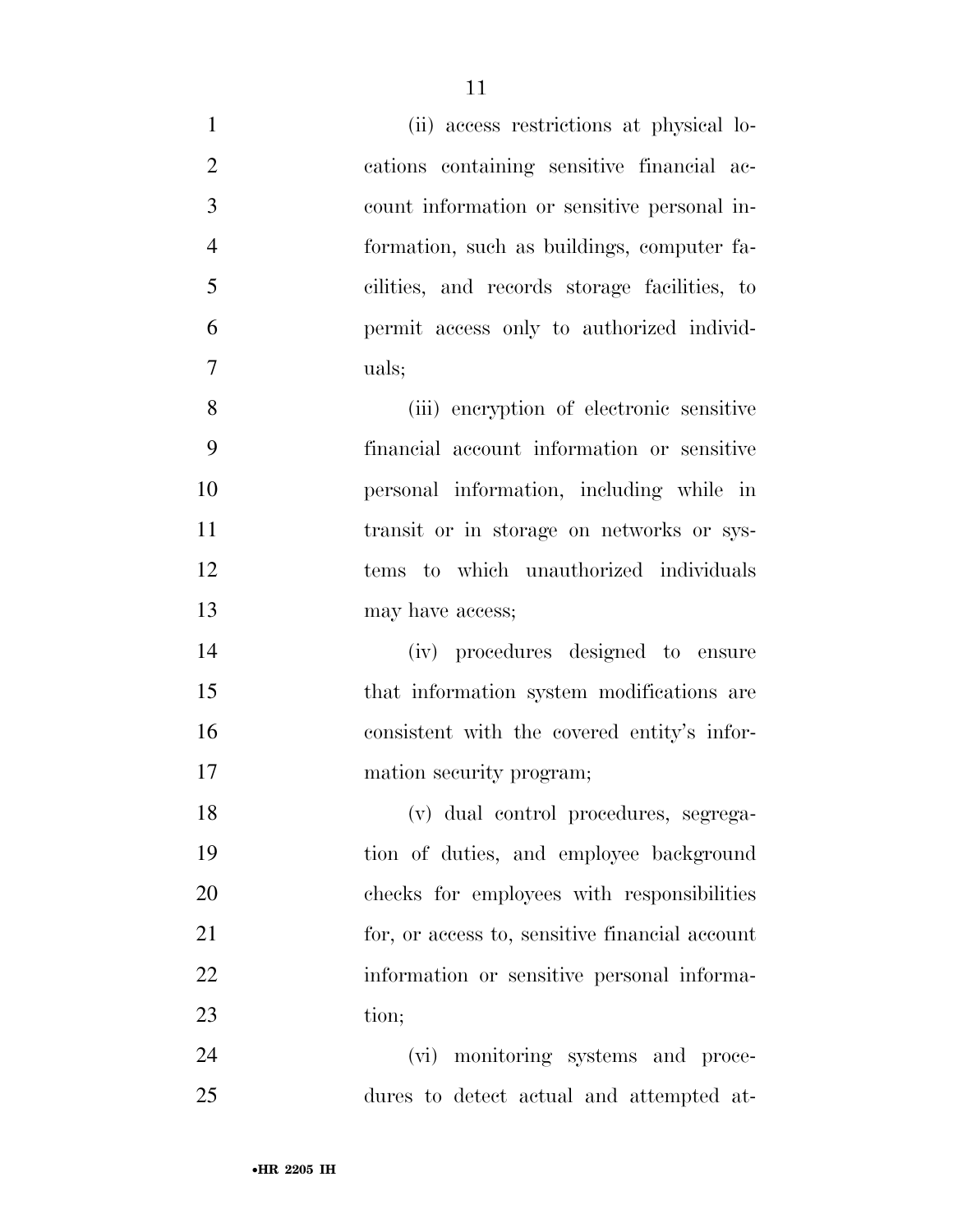tacks on, or intrusions into, information systems; (vii) response programs that specify actions to be taken when the covered entity suspects or detects that unauthorized indi- viduals have gained access to information systems; and (viii) measures to protect against de- struction, loss, or damage of sensitive fi- nancial account information or sensitive personal information due to potential envi- ronmental hazards, such as fire and water 13 damage or technological failures; (B) develop, implement, and maintain ap- propriate measures to properly dispose of sen- sitive financial account information and sen- sitive personal information; and (C) train staff to implement the covered entity's information security program. 20 (6) ADMINISTRATIVE REQUIREMENTS.— (A) BOARD OVERSIGHT.—If a covered enti-22 ty has a board of directors, the covered entity's board of directors or an appropriate committee

of the board shall—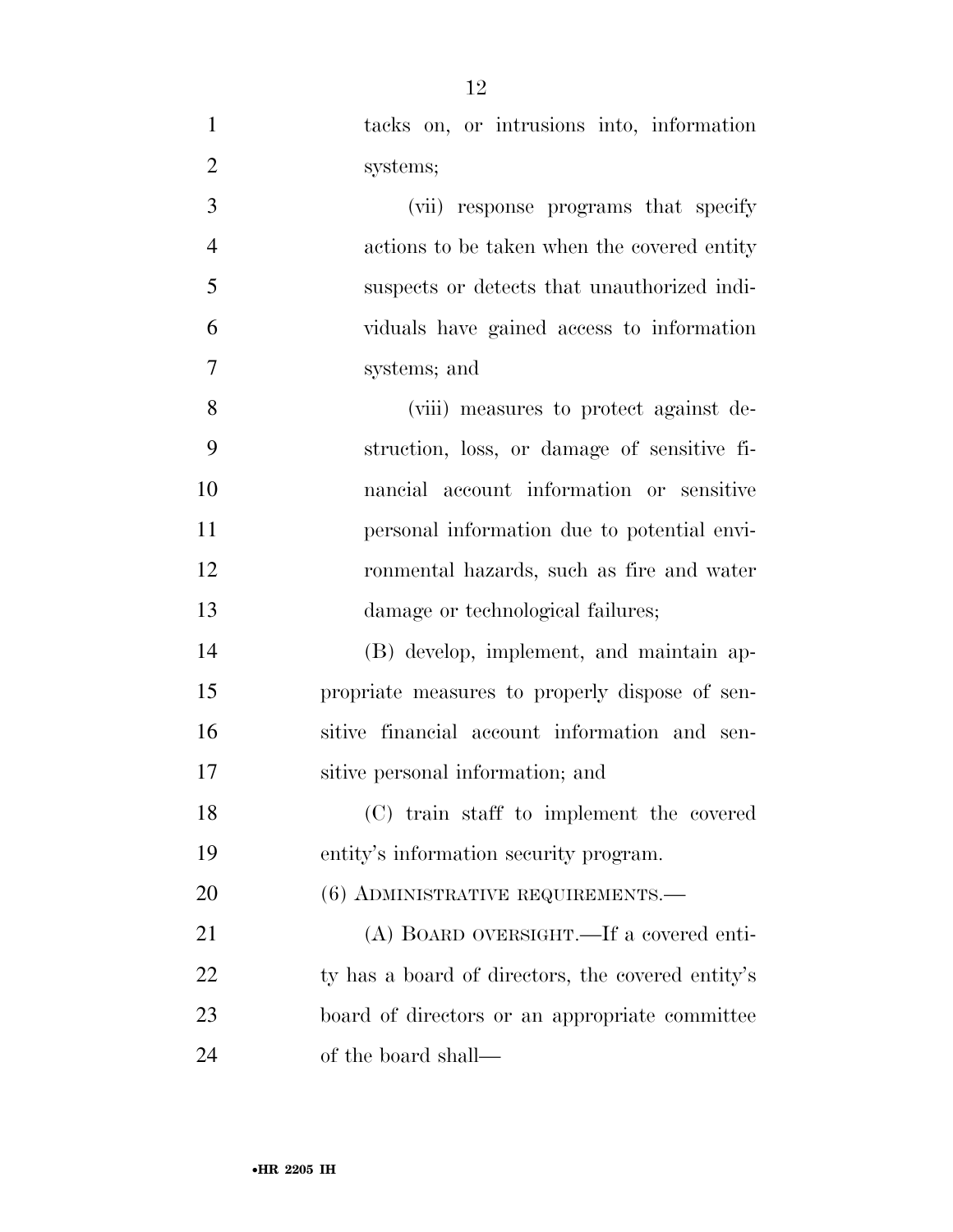| $\mathbf{1}$   | (i) approve the covered entity's writ-             |
|----------------|----------------------------------------------------|
| $\overline{2}$ | ten information security program; and              |
| 3              | (ii) oversee the development, imple-               |
| $\overline{4}$ | mentation, and maintenance of the covered          |
| 5              | entity's information security program, in-         |
| 6              | cluding assigning specific responsibility for      |
| 7              | its implementation and reviewing reports           |
| 8              | from management.                                   |
| 9              | (B) REPORT TO THE BOARD.—If a covered              |
| 10             | entity has a board of directors, the covered enti- |
| 11             | ty shall report to its board or an appropriate     |
| 12             | committee of the board at least annually, in-      |
| 13             | cluding describing—                                |
| 14             | (i) the overall status of the informa-             |
| 15             | tion security program and the covered enti-        |
| 16             | ty's compliance with this Act; and                 |
| 17             | (ii) material matters related to its               |
| 18             | program, addressing issues such as risk as-        |
| 19             | sessment, risk management and control de-          |
| 20             | cisions, service provider arrangements, re-        |
| 21             | sults of testing, security breaches or viola-      |
| 22             | tions and management's responses, and              |
| 23             | recommendations for changes in the infor-          |
| 24             | mation security program.                           |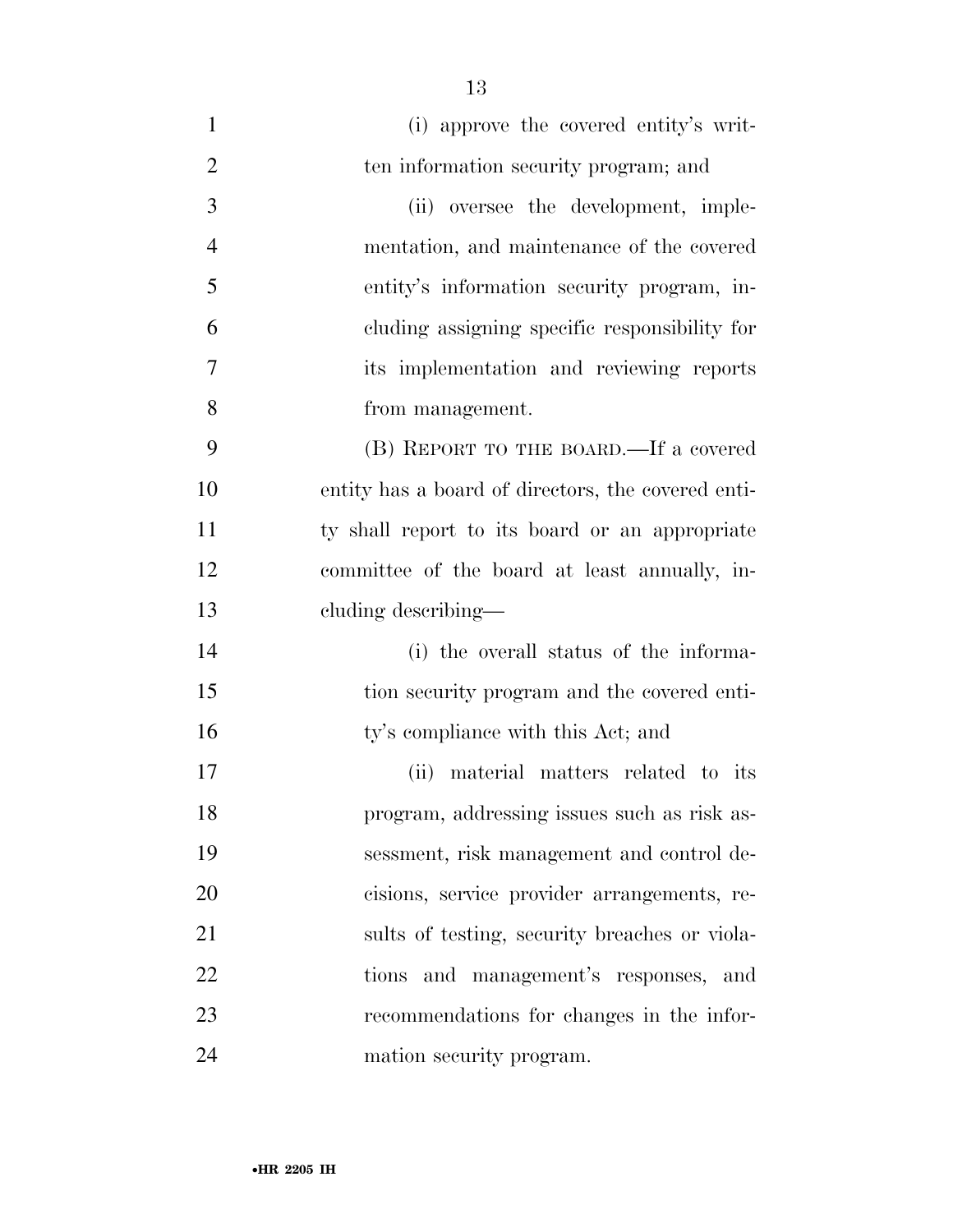(b) INVESTIGATION REQUIRED.—If a covered entity believes that a breach of data security has or may have occurred in relation to sensitive financial account informa- tion or sensitive personal information that is maintained, communicated, or otherwise handled by, or on behalf of, the covered entity, the covered entity shall conduct an in-vestigation to—

 (1) assess the nature and scope of the incident; (2) identify any sensitive financial account in- formation or sensitive personal information that may have been involved in the incident;

 (3) determine if the sensitive financial account information or sensitive personal information has been acquired without authorization; and

 (4) take reasonable measures to restore the se- curity and confidentiality of the systems com-promised in the breach.

(c) NOTICE REQUIRED.—

 (1) IN GENERAL.—If a covered entity deter- mines under subsection (b) that the unauthorized acquisition of sensitive financial account information or sensitive personal information involved in a breach of data security is reasonably likely to cause substantial harm to the consumers to whom the in-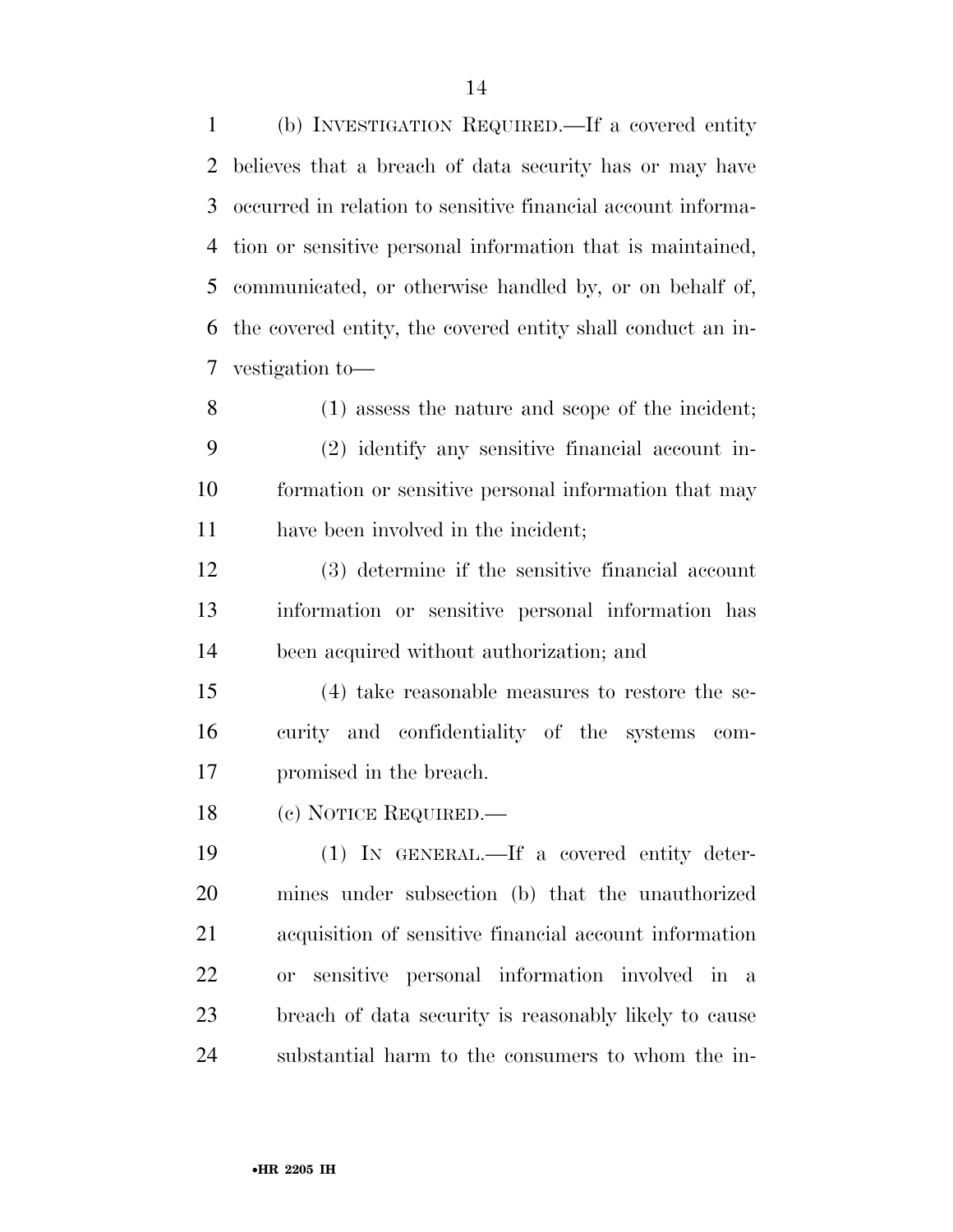| $\mathbf{1}$   | formation relates, the covered entity, or a third    |
|----------------|------------------------------------------------------|
| $\overline{2}$ | party acting on behalf of the covered entity, shall— |
| 3              | $(A)$ notify, without unreasonable delay—            |
| $\overline{4}$ | (i) an appropriate Federal law en-                   |
| 5              | forcement agency;                                    |
| 6              | (ii) the appropriate agency or author-               |
| $\tau$         | ity identified in section 5;                         |
| 8              | (iii) any relevant payment card net-                 |
| 9              | work, if the breach involves a breach of             |
| 10             | payment card numbers;                                |
| 11             | (iv) each consumer reporting agency                  |
| 12             | that compiles and maintains files on con-            |
| 13             | sumers on a nationwide basis, if the breach          |
| 14             | involves sensitive personal information or           |
| 15             | sensitive financial account information re-          |
| 16             | lating to $5,000$ or more consumers; and             |
| 17             | (v) all consumers to whom the sen-                   |
| 18             | sitive financial account information or sen-         |
| 19             | sitive personal information relates;                 |
| 20             | (B) provide notice to consumers by—                  |
| 21             | written notification sent to the<br>(i)              |
| 22             | postal address of the consumer in the                |
| 23             | records of the covered entity;                       |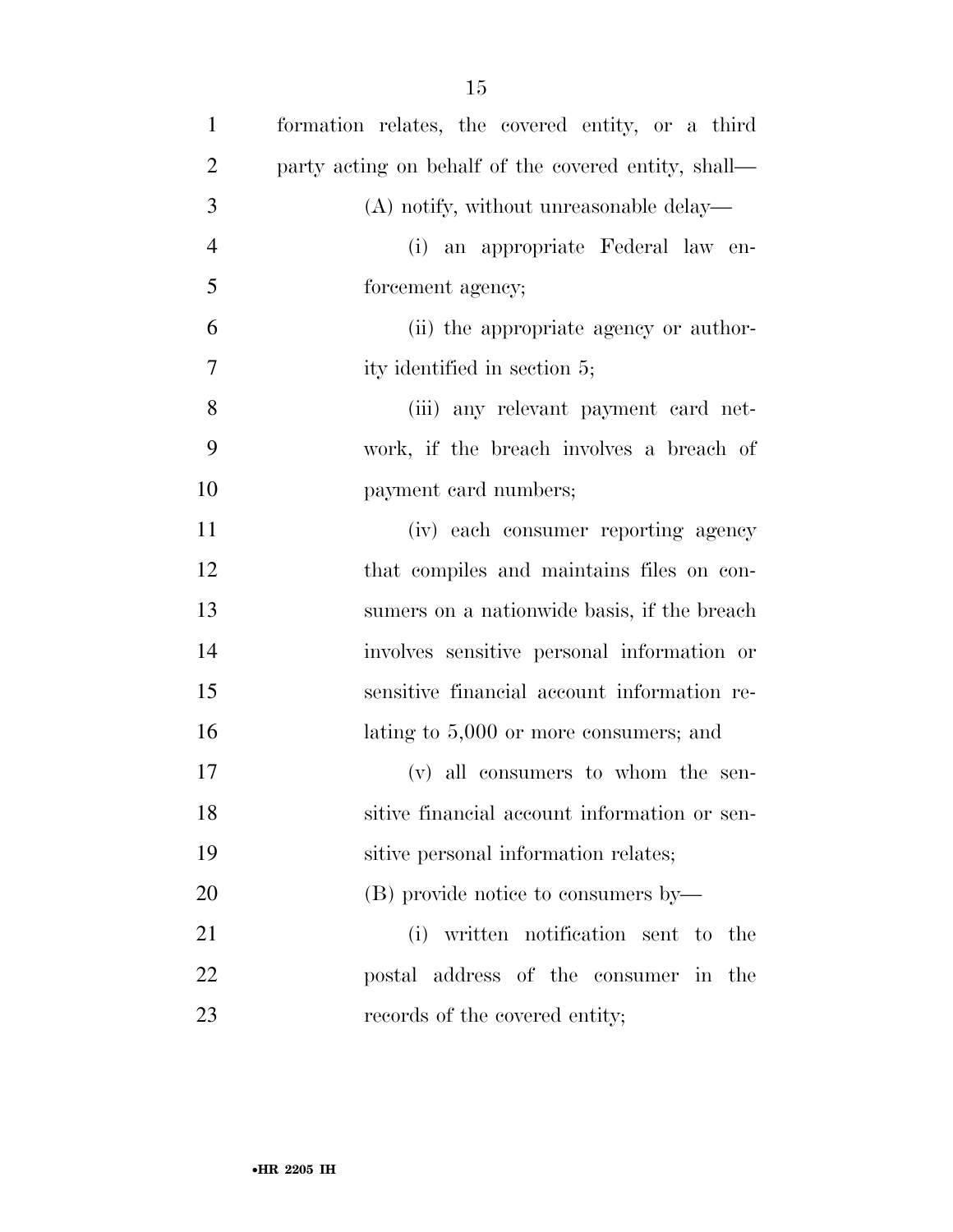| $\mathbf{1}$   | (ii) telephonic notification to the num-     |
|----------------|----------------------------------------------|
| $\overline{2}$ | ber of the consumer in the records of the    |
| 3              | covered entity;                              |
| $\overline{4}$ | (iii) e-mail notification to the con-        |
| 5              | sumer (or via other electronic means) in     |
| 6              | the records of the covered entity; or        |
| 7              | (iv) substitute notification in print        |
| 8              | and to broadcast media where the indi-       |
| 9              | vidual whose personal information was ac-    |
| 10             | quired resides, if providing written or e-   |
| 11             | mail notification is not feasible due to—    |
| 12             | (I) lack of sufficient contact in-           |
| 13             | formation for the<br>consumers<br>that       |
| 14             | must be notified;                            |
| 15             | (II) excessive cost to the covered           |
| 16             | entity; or                                   |
| 17             | (III) exigent circumstances; and             |
| 18             | (C) provide notice that includes—            |
| 19             | (i) a description of the type of sen-        |
| 20             | sitive financial account information or sen- |
| 21             | sitive personal information involved in the  |
| 22             | breach of data security;                     |
| 23             | (ii) a general description of the ac-        |
| 24             | tions taken by the covered entity to restore |
| 25             | the security and confidentiality of the sen- |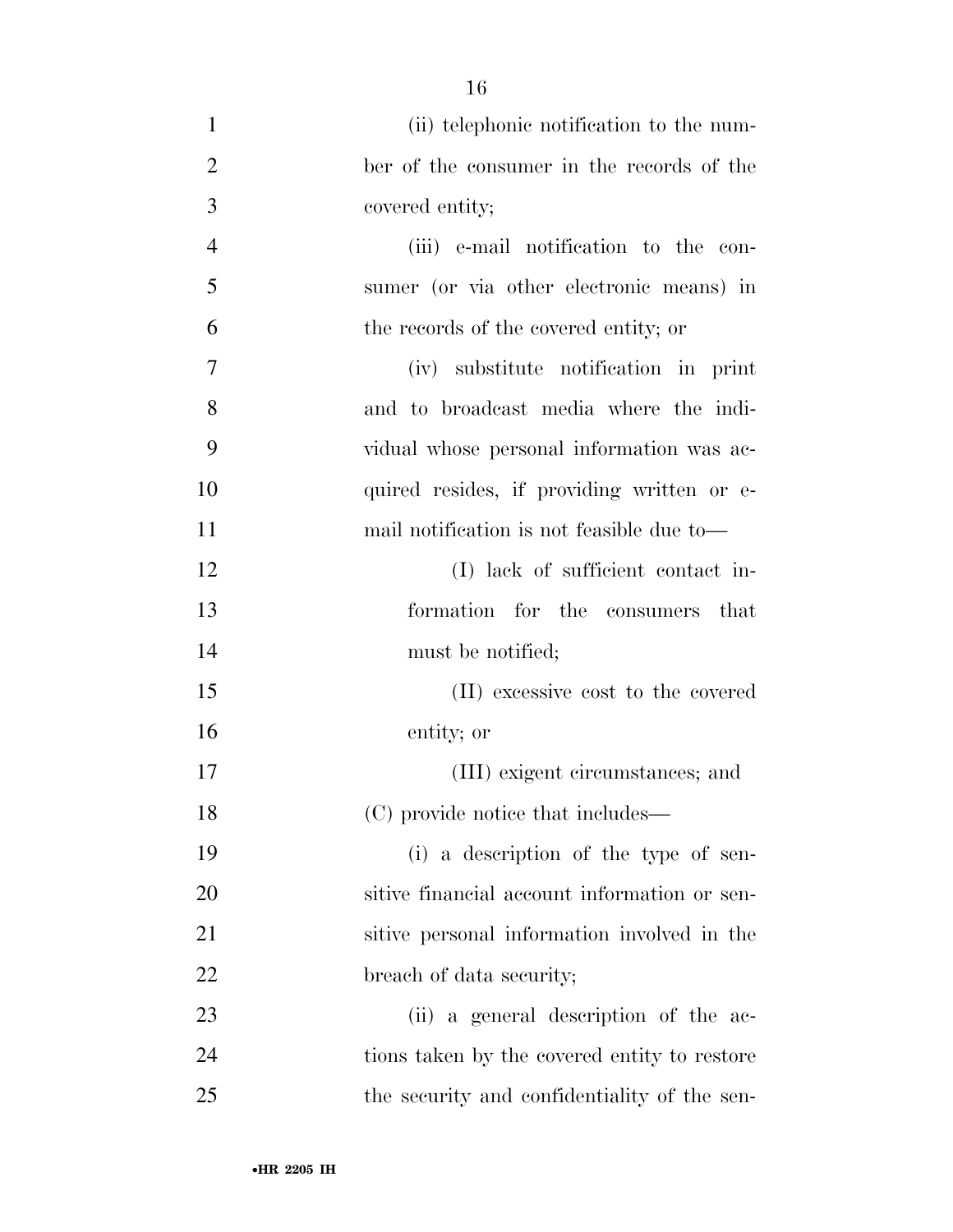| $\mathbf{1}$     | sitive financial account information or sen-                |
|------------------|-------------------------------------------------------------|
| $\overline{2}$   | sitive personal information involved in the                 |
| $\overline{3}$   | breach of data security; and                                |
| $\overline{4}$   | (iii) a summary of rights of victims of                     |
| 5                | identity theft prepared under section                       |
| 6                | $609(d)$ of the Fair Credit Reporting Act                   |
| $\boldsymbol{7}$ | $(15 \text{ U.S.C. } 1681g(d)),$ if the breach of           |
| 8                | data security involves sensitive personal in-               |
| 9                | formation.                                                  |
| 10               | (2) DELAY PERMITTED WHEN REQUESTED BY                       |
| 11               | LAW ENFORCEMENT.—A covered entity may delay                 |
| 12               | any notification described under paragraph (1) if           |
| 13               | such delay is requested by a law enforcement agen-          |
| 14               | cy.                                                         |
| 15               | (d) CLARIFICATION.—A financial institution shall            |
| 16               | have no obligation under this Act for a breach of security  |
| 17               | at another covered entity involving sensitive financial ac- |
| 18               | count information relating to an account owned by the fi-   |
| 19               | nancial institution.                                        |
| 20               | (e) SPECIAL NOTIFICATION REQUIREMENTS.                      |
| 21               | (1) THIRD-PARTY SERVICE PROVIDERS.—In the                   |
| 22               | event of a breach of security of a system maintained        |
| 23               | by a third-party service provider that has been con-        |
| 24               | tracted to maintain, store, or process data in elec-        |
| 25               | tronic form containing sensitive financial account in-      |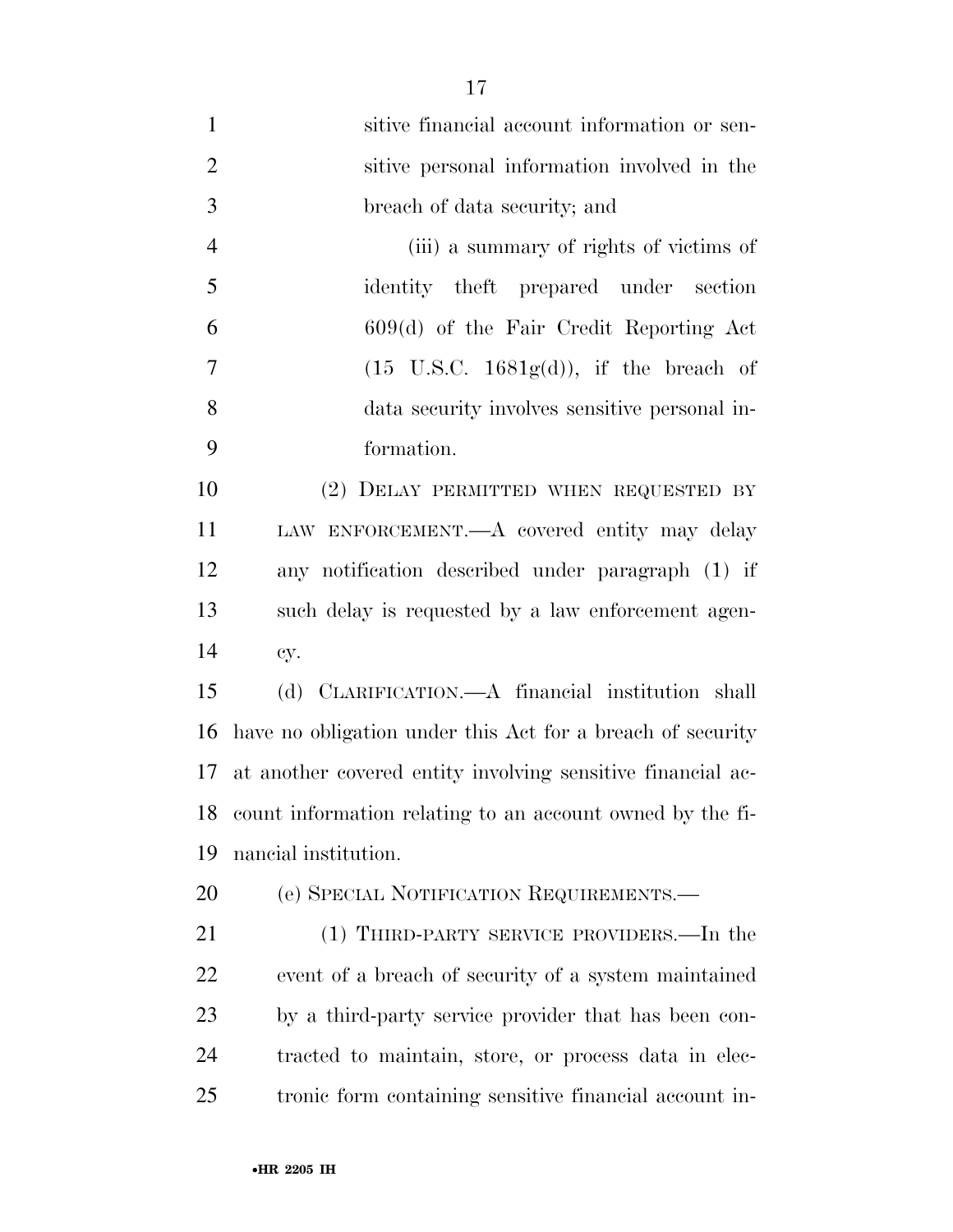| $\mathbf{1}$   | formation or sensitive personal information on behalf |
|----------------|-------------------------------------------------------|
| $\overline{2}$ | of a covered entity who owns or possesses such data,  |
| 3              | such third-party service provider shall—              |
| $\overline{4}$ | (A) notify the covered entity; and                    |
| 5              | (B) notify consumers if it is agreed in               |
| 6              | writing that the third-party service provider will    |
| 7              | provide such notification on behalf of the cov-       |
| 8              | ered entity.                                          |
| 9              | (2) CARRIER OBLIGATIONS.                              |
| 10             | (A) IN GENERAL.—If a carrier becomes                  |
| 11             | aware of a breach of security involving data in       |
| 12             | electronic form containing sensitive financial ac-    |
| 13             | count information or sensitive personal informa-      |
| 14             | tion that is owned or licensed by a covered enti-     |
| 15             | ty that connects to or uses a system or network       |
| 16             | provided by the carrier for the purpose of trans-     |
| 17             | mitting, routing, or providing intermediate or        |
| 18             | transient storage of such data, such carrier          |
| 19             | shall notify the covered entity who initiated         |
| 20             | such connection, transmission, routing, or stor-      |
| 21             | age of the data containing sensitive financial        |
| 22             | account information or sensitive personal infor-      |
| 23             | mation, if such covered entity can be reasonably      |
| 24             | identified. If a service provider is acting solely    |
| 25             | as a third-party service provider for purposes of     |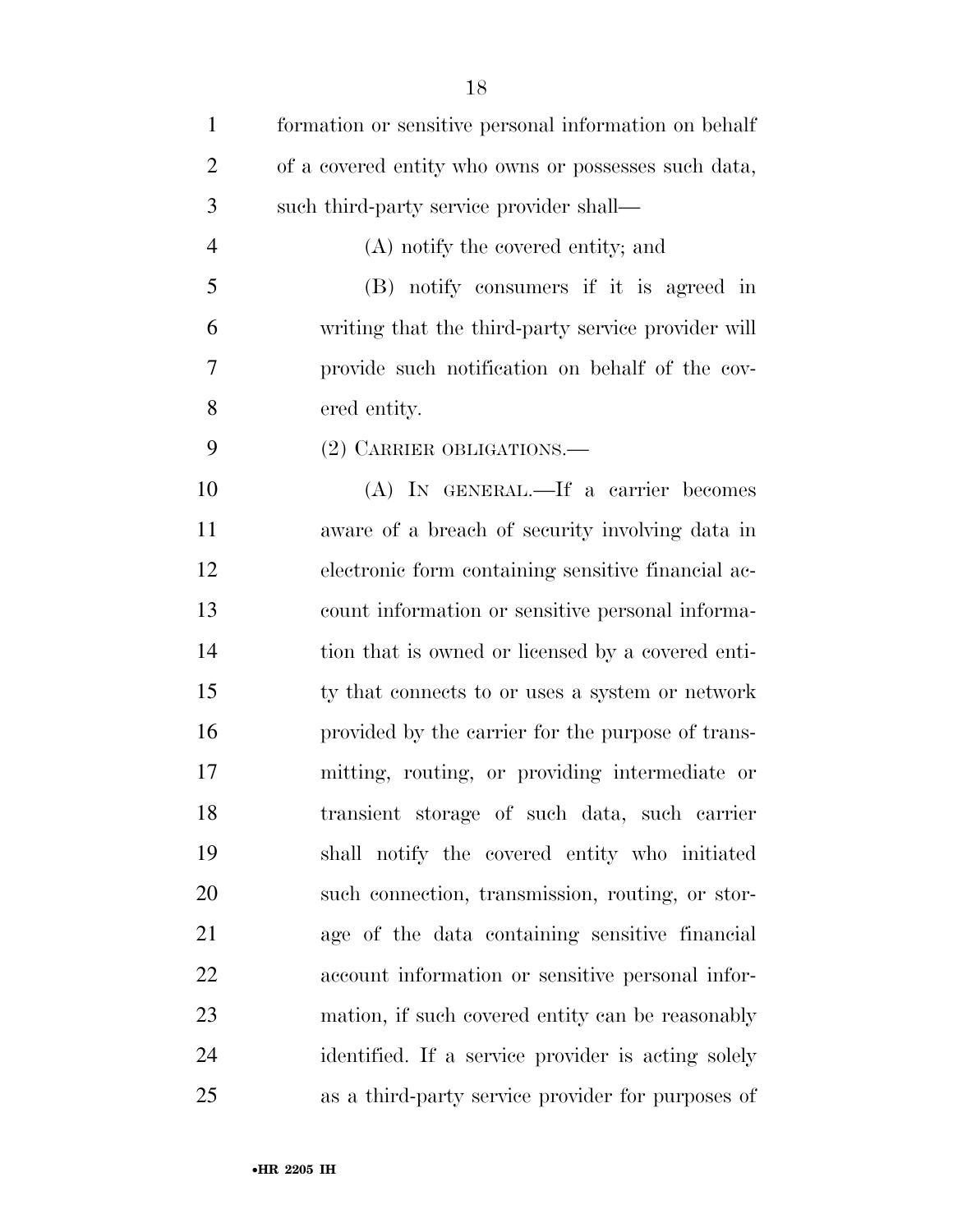| $\mathbf{1}$   | this subsection, the service provider has no          |
|----------------|-------------------------------------------------------|
| $\overline{2}$ | other notification obligations under this section.    |
| 3              | (B) COVERED ENTITIES WHO RECEIVE NO-                  |
| $\overline{4}$ | TICE FROM CARRIERS.—Upon receiving notifi-            |
| 5              | cation from a service provider under paragraph        |
| 6              | (1), a covered entity shall provide notification      |
| 7              | as required under this section.                       |
| 8              | (3) COMMUNICATIONS WITH ACCOUNT HOLD-                 |
| 9              | ERS.—If a covered entity that is not a financial in-  |
| 10             | stitution experiences a breach of security involving  |
| 11             | sensitive financial account information, a financial  |
| 12             | institution that issues an account to which the sen-  |
| 13             | sitive financial account information relates may com- |
| 14             | municate with the account holder regarding the        |
| 15             | breach, including—                                    |
| 16             | (A) an explanation that the financial insti-          |
| 17             | tution was not breached, and that the breach          |
| 18             | occurred at a third-party that had access to the      |
| 19             | consumer's sensitive financial account informa-       |
| 20             | tion; or                                              |
| 21             | (B) identify the covered entity that experi-          |
| 22             | enced the breach after the covered entity has         |
| 23             | provided notice consistent with this Act.             |
| 24             | (f) COMPLIANCE.-                                      |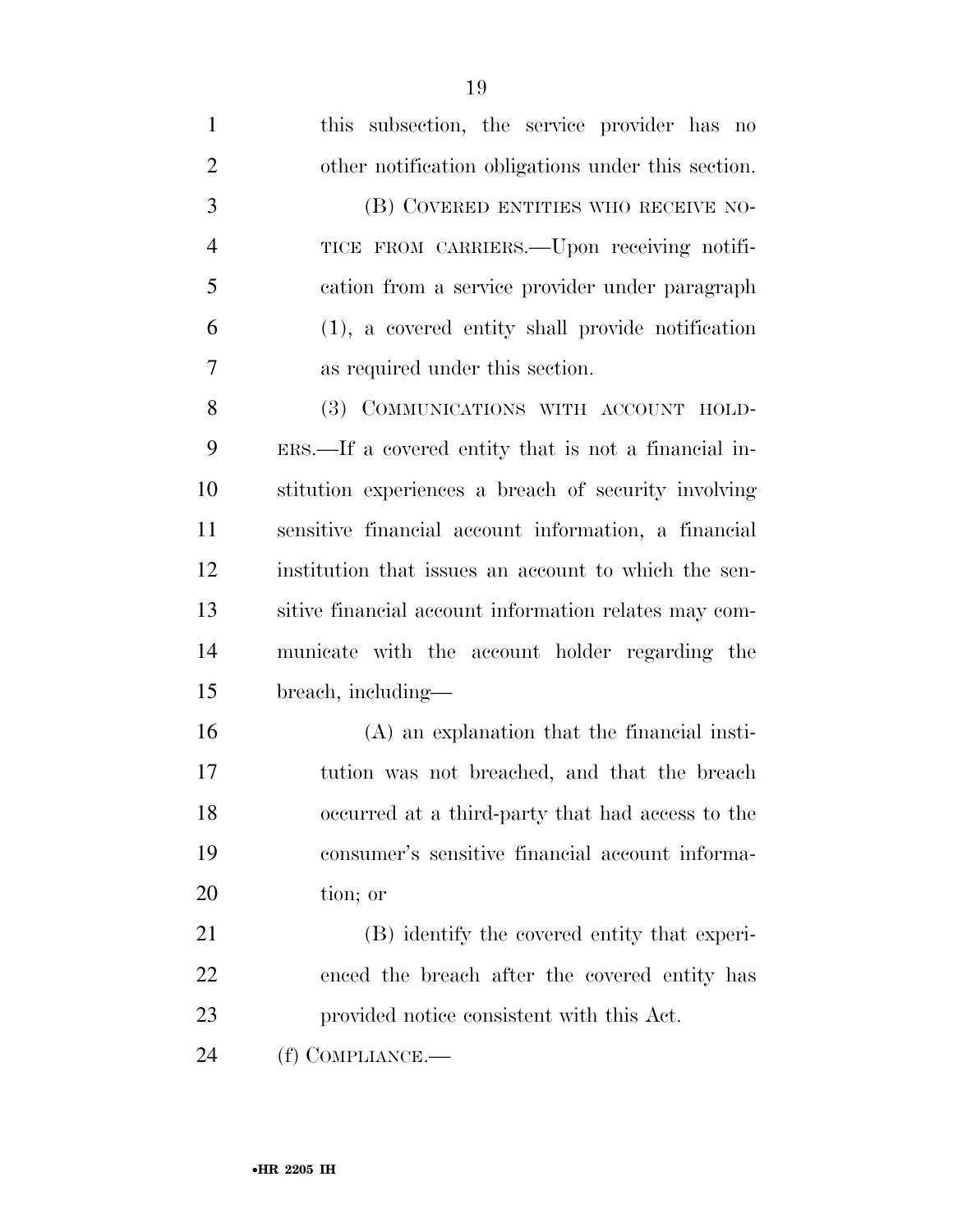| $\mathbf{1}$   | $(1)$ In GENERAL.—An entity shall be deemed to  |
|----------------|-------------------------------------------------|
| $\overline{2}$ | be in compliance with—                          |
| 3              | $(A)$ in the case of a financial institution—   |
| $\overline{4}$ | (i) subsection (a), and any regulations         |
| 5              | prescribed under subsection (a), if the fi-     |
| 6              | nancial institution maintains policies and      |
| 7              | procedures to protect the confidentiality       |
| 8              | and security of sensitive financial account     |
| 9              | information and sensitive personal infor-       |
| 10             | mation that are consistent with the policies    |
| 11             | and procedures of the financial institution     |
| 12             | that are designed to comply with the re-        |
| 13             | quirements of section 501(b) of the             |
| 14             | Gramm-Leach-Bliley Act (15 U.S.C.               |
| 15             | $6801(b)$ and any regulations or guidance       |
| 16             | prescribed under that section that are ap-      |
| 17             | plicable to the financial institution; and      |
| 18             | (ii) subsections (b) and (c), and any           |
| 19             | regulations prescribed under subsections        |
| 20             | $(b)$ and $(c)$ , if the financial institution— |
| 21             | $(I)(aa)$ maintains policies<br>and             |
| $22\,$         | procedures to investigate and provide           |
| 23             | notice to consumers of breaches of              |
| 24             | data security that are consistent with          |
| 25             | the policies and procedures of the fi-          |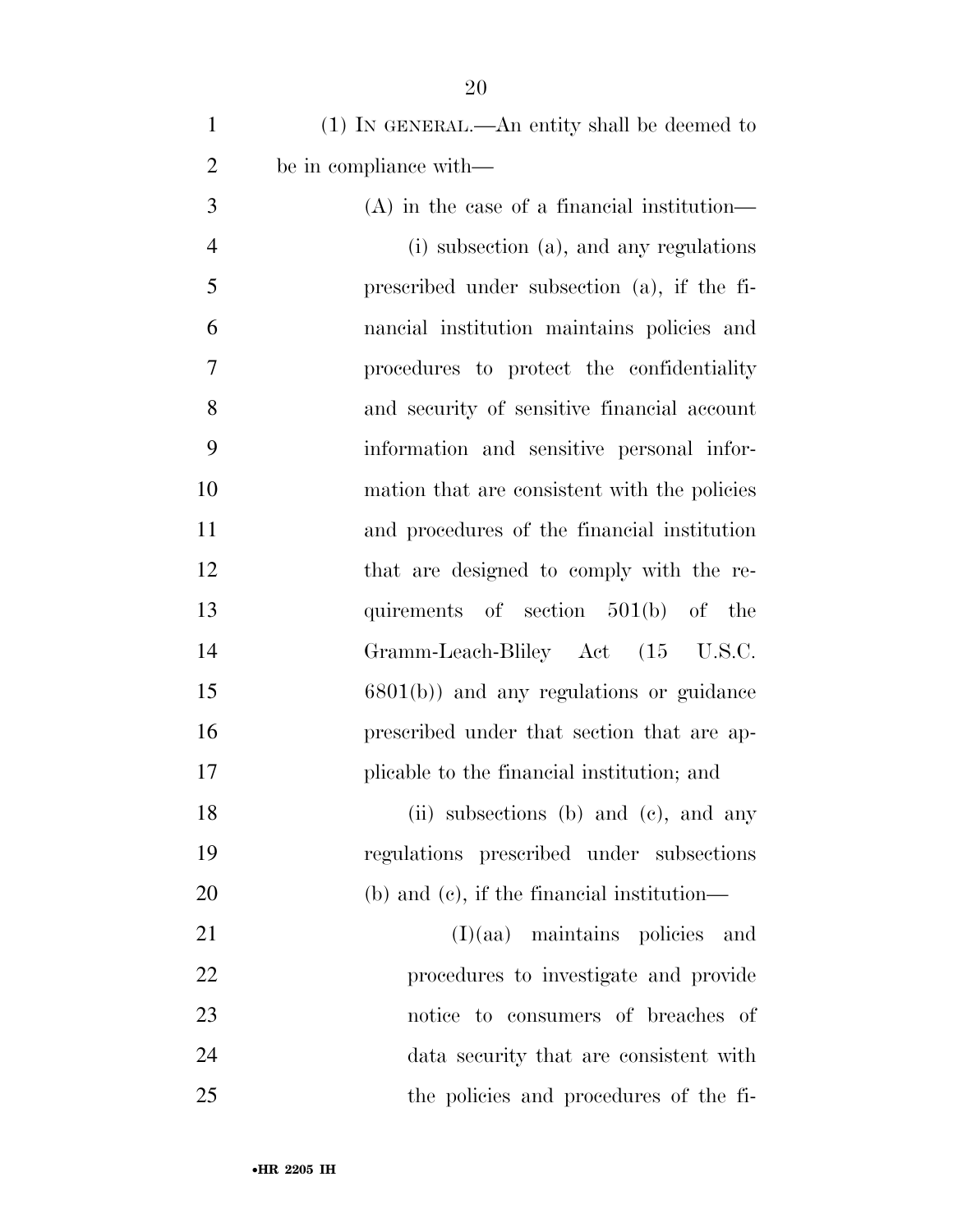| $\mathbf{1}$   | nancial institution that are designed           |
|----------------|-------------------------------------------------|
| $\overline{2}$ | to comply with the investigation and            |
| $\mathfrak{Z}$ | notice requirements established by              |
| $\overline{4}$ | regulations or guidance under section           |
| 5              | $501(b)$ of the Gramm-Leach-Bliley              |
| 6              | Act $(15 \text{ U.S.C. } 6801(b))$ that are ap- |
| $\overline{7}$ | plicable to the financial institution;          |
| 8              | (bb) is an affiliate of a bank                  |
| 9              | holding company that maintains poli-            |
| 10             | cies and procedures to investigate and          |
| 11             | provide notice to consumers<br>of               |
| 12             | breaches of data security that are con-         |
| 13             | sistent with the policies and proce-            |
| 14             | dures of a bank that is an affiliate of         |
| 15             | the financial institution, and the poli-        |
| 16             | cies and procedures of the bank are             |
| 17             | designed to comply with the investiga-          |
| 18             | tion and notice requirements estab-             |
| 19             | lished by any regulations or guidance           |
| 20             | under section $501(b)$ of the Gramm-            |
| 21             | Leach-Bliley Act $(15 \text{ U.S.C. } 6801(b))$ |
| 22             | that are applicable to the bank; or             |
| 23             | $(ce)(AA)$ is an affiliate of a sav-            |
| 24             | ings and loan holding company that              |
| 25             | maintains policies and procedures to            |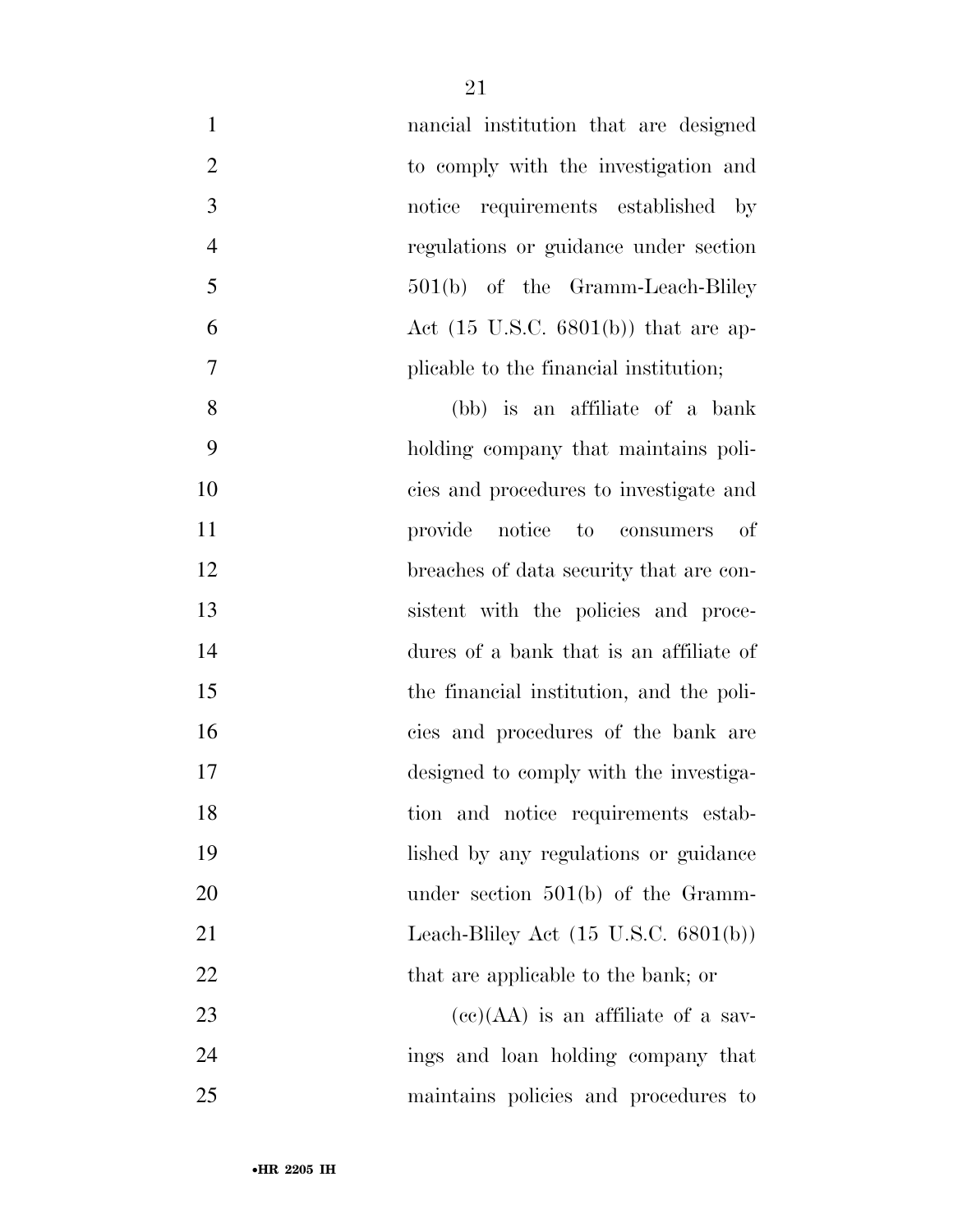| 1              | investigate and provide notice to con-           |
|----------------|--------------------------------------------------|
| $\overline{2}$ | sumers of data breaches of data secu-            |
| 3              | rity that are consistent with the poli-          |
| $\overline{4}$ | cies and procedures of a savings asso-           |
| 5              | ciation that is an affiliate of the fi-          |
| 6              | nancial institution; and                         |
| 7              | (BB) the policies and procedures                 |
| 8              | of the savings association are designed          |
| 9              | to comply with the investigation and             |
| 10             | notice requirements established by any           |
| 11             | regulations or guidelines under section          |
| 12             | $501(b)$ of the Gramm-Leach-Bliley               |
| 13             | Act $(15 \text{ U.S. } 6801(b))$ that are appli- |
| 14             | cable to savings associations; and               |
| 15             | (II) provides for notice to the en-              |
| 16             | tities described under clauses (ii), (iii),      |
| 17             | and (iv) of subsection $(c)(1)(A)$ , if no-      |
| 18             | tice is provided to consumers pursu-             |
| 19             | ant to the policies and procedures of            |
| 20             | the financial institution described in           |
| 21             | subclause $(I)$ ; and                            |
| 22             | $(B)$ subsections (a), (b), and (c)—             |
| 23             | (i) if the entity is a covered entity for        |
| 24             | purposes of the regulations promulgated          |
| 25             | under section $264(e)$ of the Health Insur-      |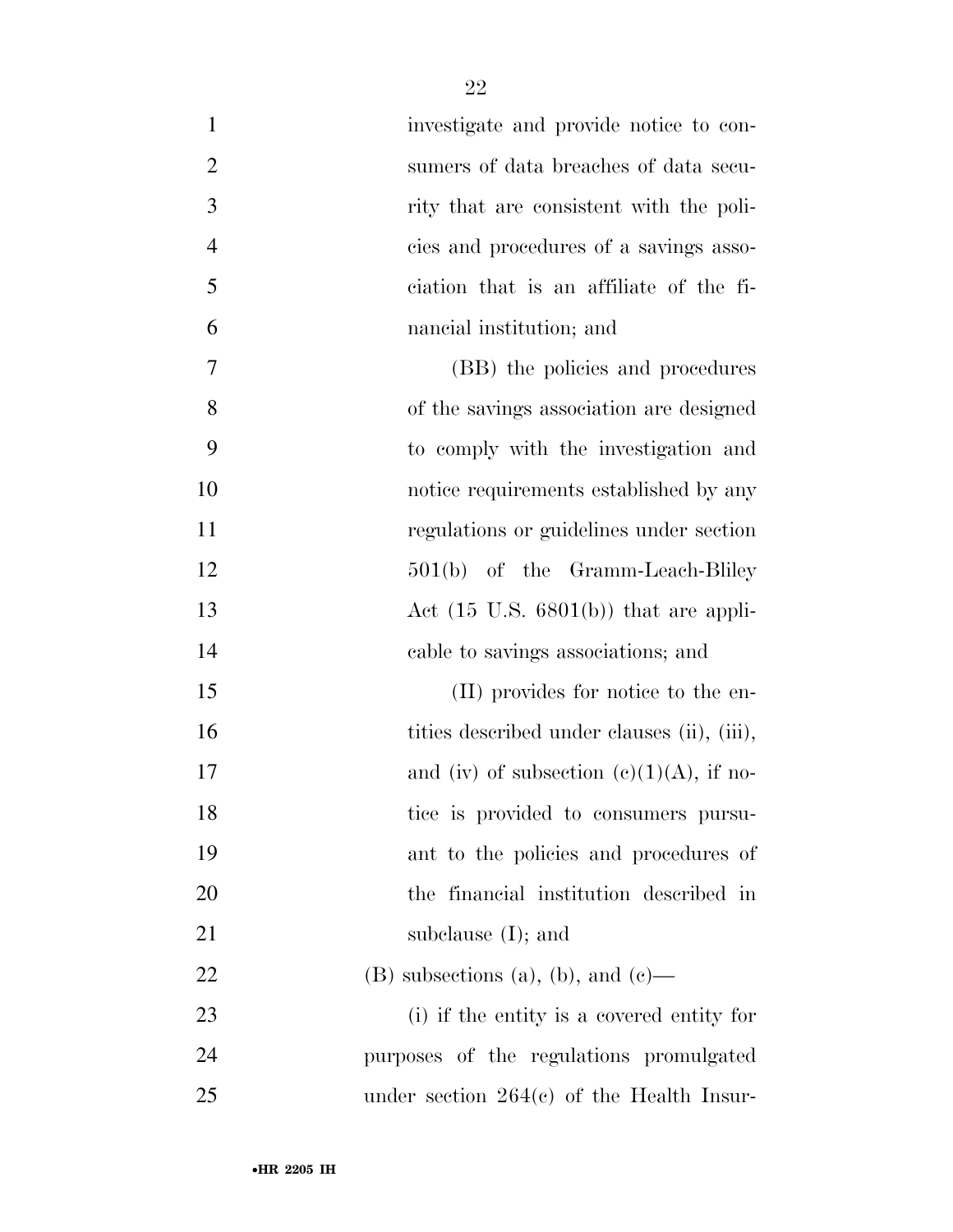| $\mathbf{1}$   | ance Portability and Accountability Act of                 |
|----------------|------------------------------------------------------------|
| $\overline{2}$ | 1996 (42 U.S.C. 1320d–2 note), to the ex-                  |
| 3              | tent that the entity is in compliance with                 |
| $\overline{4}$ | such regulations; or                                       |
| 5              | (ii) if the entity is in compliance with                   |
| 6              | sections 13402 and 13407 of the HITECH                     |
| 7              | Act (42 U.S.C. 17932 and 17937).                           |
| 8              | (2) DEFINITIONS.—In this subsection—                       |
| 9              | $(A)$ the terms "bank holding company"                     |
| 10             | and "bank" have the meanings given the terms               |
| 11             | in section 2 of the Bank Holding Company Act               |
| 12             | of 1956 (12 U.S.C. 1841);                                  |
| 13             | (B) the term "savings and loan holding                     |
| 14             | company" has the meaning given the term in                 |
| 15             | section 10 of the Home Owners' Loan Act (12)               |
| 16             | U.S.C. $1467a$ ; and                                       |
| 17             | (C) the term "savings association" has the                 |
| 18             | meaning given the term in section 2 of the                 |
| 19             | Home Owners' Loan Act (12 U.S.C. 1462).                    |
| 20             | SEC. 5. ADMINISTRATIVE ENFORCEMENT.                        |
| 21             | (a) IN GENERAL.—Notwithstanding any other provi-           |
| 22             | sion of law section 4 shall be enforced exclusively under— |
| 23             | (1) section 8 of the Federal Deposit Insurance             |
| 24             | Act $(12 \text{ U.S.C. } 1818)$ , in the case of-          |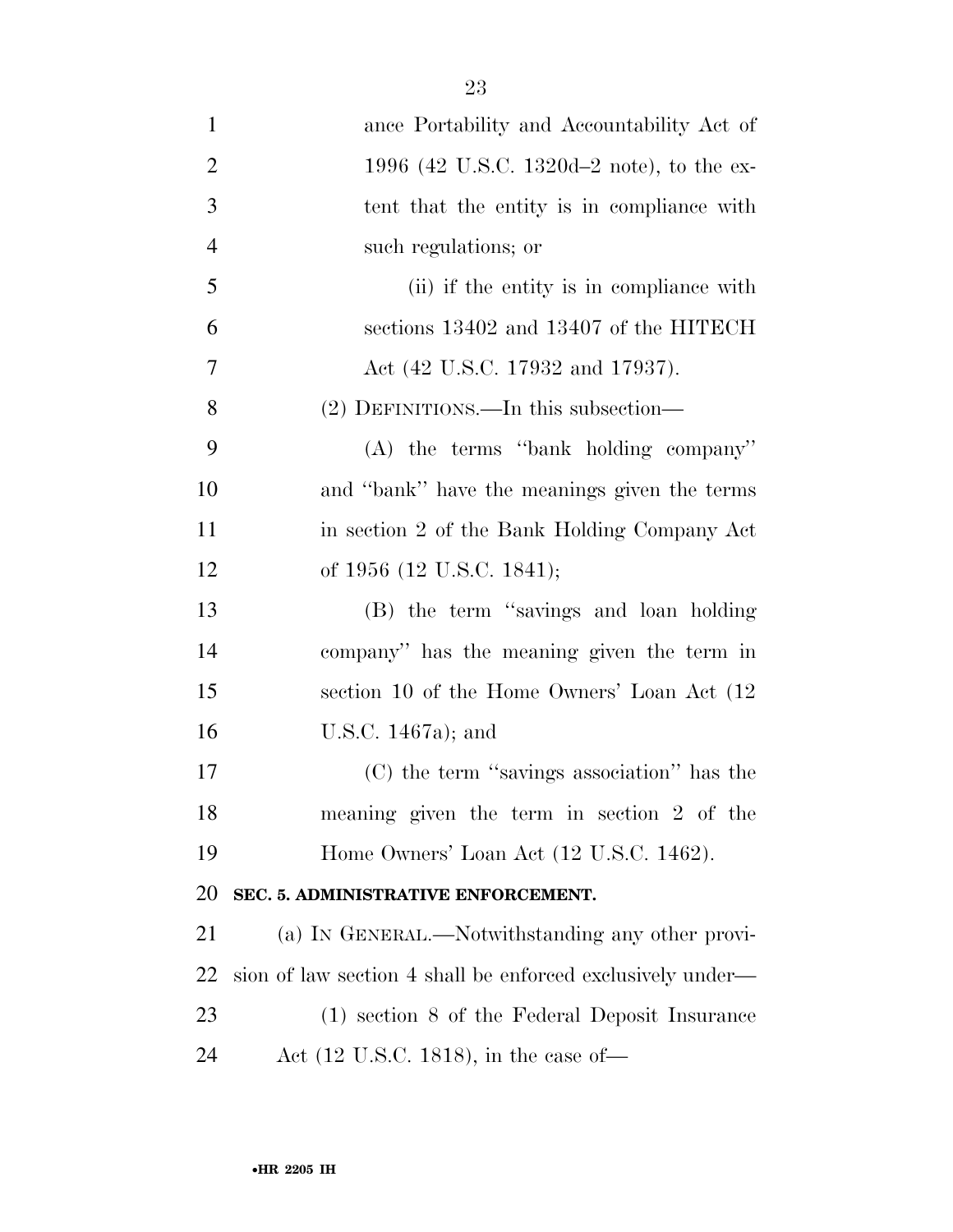(A) a national bank, a Federal branch or Federal agency of a foreign bank, or any sub- sidiary thereof (other than a broker, dealer, person providing insurance, investment com- pany, or investment adviser), or a savings asso- ciation, the deposits of which are insured by the Federal Deposit Insurance Corporation, or any subsidiary thereof (other than a broker, dealer, person providing insurance, investment com- pany, or investment adviser), by the Office of 11 the Comptroller of the Currency;

 (B) a member bank of the Federal Reserve System (other than a national bank), a branch or agency of a foreign bank (other than a Fed- eral branch, Federal agency, or insured State branch of a foreign bank), a commercial lending company owned or controlled by a foreign bank, an organization operating under section 25 or 25A of the Federal Reserve Act (12 U.S.C. 601, 611), or a bank holding company and its nonbank subsidiary or affiliate (other than a broker, dealer, person providing insurance, in- vestment company, or investment adviser), by the Board of Governors of the Federal Reserve System; and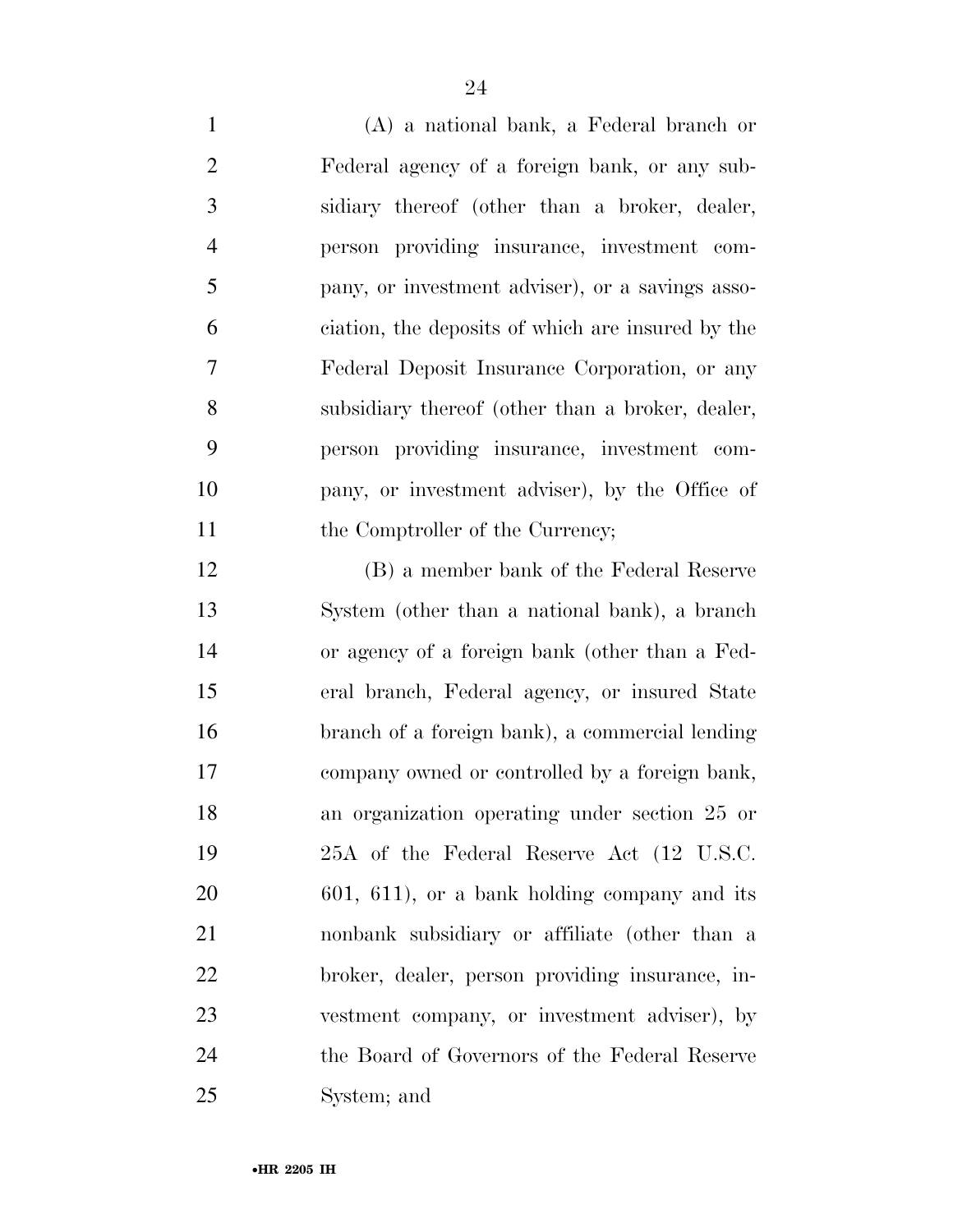(C) a bank, the deposits of which are in- sured by the Federal Deposit Insurance Cor- poration (other than a member of the Federal Reserve System), an insured State branch of a foreign bank, or any subsidiary thereof (other than a broker, dealer, person providing insur- ance, investment company, or investment ad- viser), by the Board of Directors of the Federal Deposit Insurance Corporation; (2) the Federal Credit Union Act (12 U.S.C. 1751 et seq.), by the National Credit Union Admin- istration Board with respect to any federally insured credit union; (3) the Securities Exchange Act of 1934 (15 U.S.C. 78a et seq.), by the Securities and Exchange Commission with respect to any broker or dealer; (4) the Investment Company Act of 1940 (15 U.S.C. 80a–1 et seq.), by the Securities and Ex- change Commission with respect to any investment company; (5) the Investment Advisers Act of 1940 (15

 U.S.C. 80b–1 et seq.), by the Securities and Ex- change Commission with respect to any investment adviser registered with the Securities and Exchange Commission under that Act;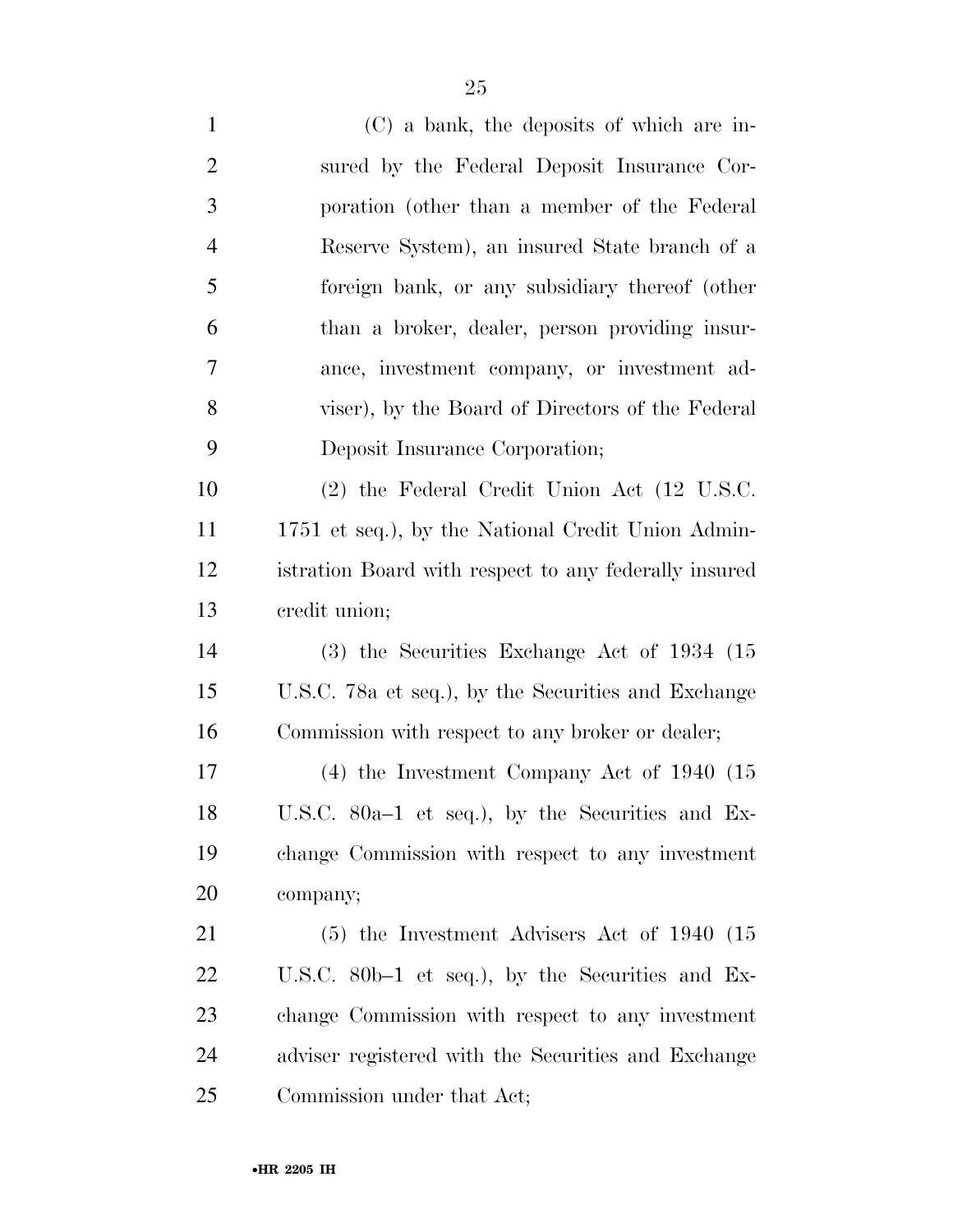| $\mathbf{1}$   | $(6)$ the Commodity Exchange Act $(7 \text{ U.S.C. 1})$ |
|----------------|---------------------------------------------------------|
| $\overline{2}$ | et seq.), by the Commodity Futures Trading Com-         |
| 3              | mission with respect to any futures commission mer-     |
| $\overline{4}$ | chant, commodity trading advisor, commodity pool        |
| 5              | operator, or introducing broker;                        |
| 6              | (7) the provisions of title XIII of the Housing         |
| 7              | and Community Development Act of 1992 (12)              |
| $8\,$          | U.S.C. 4501 et seq.), by the Director of Federal        |
| 9              | Housing Enterprise Oversight (and any successor to      |
| 10             | the functional regulatory agency) with respect to the   |
| 11             | Federal National Mortgage Association, the Federal      |
| 12             | Home Loan Mortgage Corporation, and any other           |
| 13             | entity or enterprise (as defined in that title) subject |
| 14             | to the jurisdiction of the functional regulatory agen-  |
| 15             | cy under that title, including any affiliate of any the |
| 16             | enterprise;                                             |
| 17             | $(8)$ State insurance law, in the case of any per-      |
| 18             | son engaged in providing insurance, by the applica-     |
| 19             | ble State insurance authority of the State in which     |
| 20             | the person is domiciled; and                            |
| 21             | $(9)$ the Federal Trade Commission Act $(15)$           |
| 22             | U.S.C. 41 et seq.), by the Commission for any other     |
| 23             | covered entity that is not subject to the jurisdiction  |
| 24             | of any agency or authority described under para-        |
| 25             | graphs $(1)$ through $(8)$ , including—                 |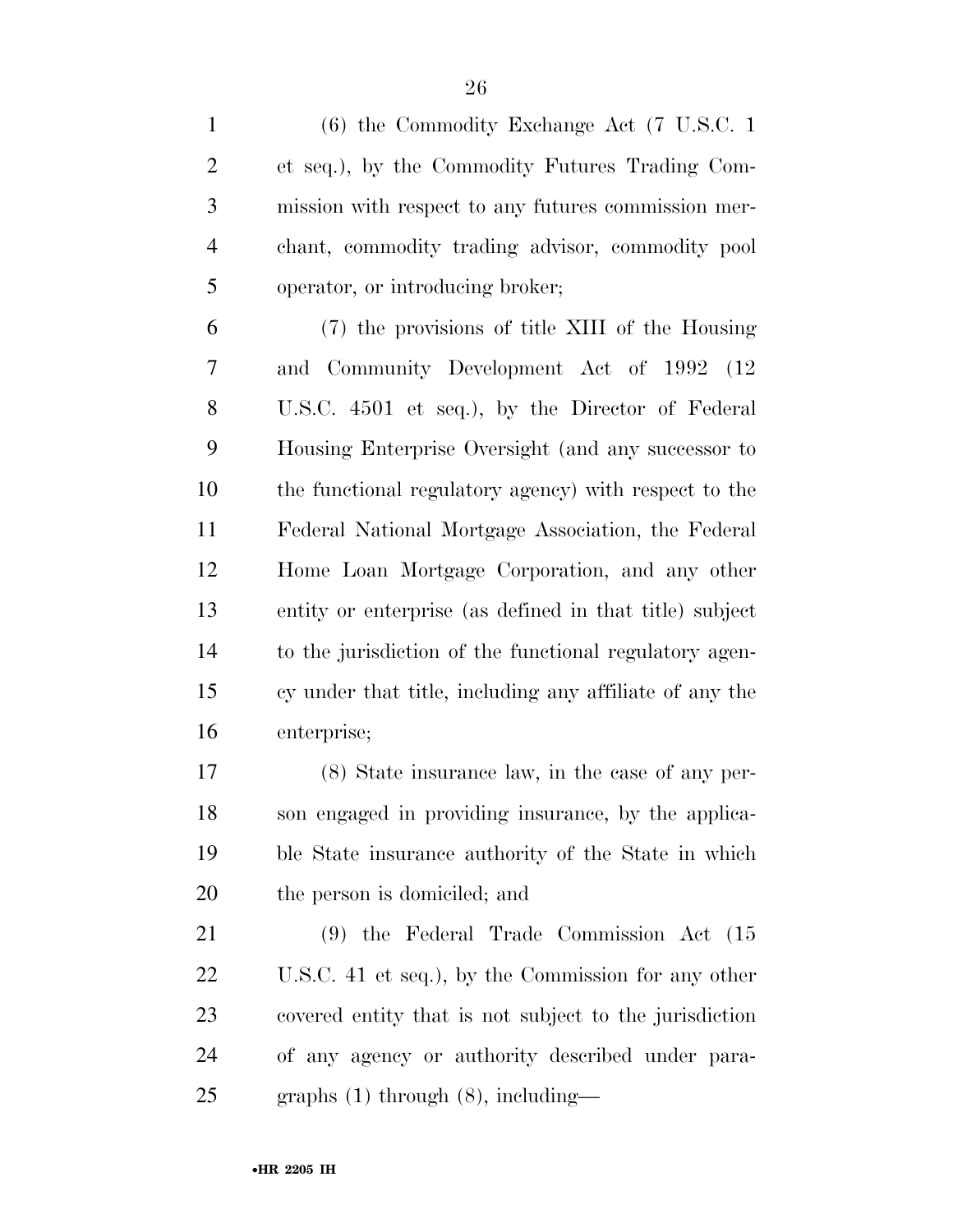| $\mathbf{1}$   | (A) notwithstanding section $5(a)(2)$ of the            |
|----------------|---------------------------------------------------------|
| $\overline{2}$ | Federal Trade Commission Act (15 U.S.C.                 |
| 3              | $45(a)(2)$ , common carriers subject to the Com-        |
| $\overline{4}$ | munications Act of 1934 (47 U.S.C. 151 et               |
| 5              | $seq.$ ;                                                |
| 6              | (B) notwithstanding the Federal Aviation                |
| 7              | Act of 1958 (49 U.S.C. App. 1301 et seq.), in-          |
| 8              | clude the authority to enforce compliance by air        |
| 9              | carriers and foreign air carriers; and                  |
| 10             | notwithstanding the Packers and<br>(C)                  |
| 11             | Stockyards Act (7 U.S.C. 181 et seq.), include          |
| 12             | the authority to enforce compliance by persons,         |
| 13             | partnerships, and corporations subject to the           |
| 14             | provisions of that Act.                                 |
| 15             | (b) APPLICATION TO CABLE OPERATORS, SATELLITE           |
| 16             | OPERATORS, AND TELECOMMUNICATIONS CARRIERS.—            |
| 17             | (1) DATA SECURITY AND BREACH NOTIFICA-                  |
| 18             | TION.—Sections 201, 202, 222, 338, and 631 of the       |
| 19             | Communications Act of 1934 (47 U.S.C. 201, 202,         |
| 20             | $222, 338,$ and $551$ ), and any regulations promul-    |
| 21             | gated in accordance with those sections, shall not      |
| 22             | apply with respect to the information security prac-    |
| 23             | tices, including practices relating to the notification |
| 24             | of unauthorized access to data in electronic form, of   |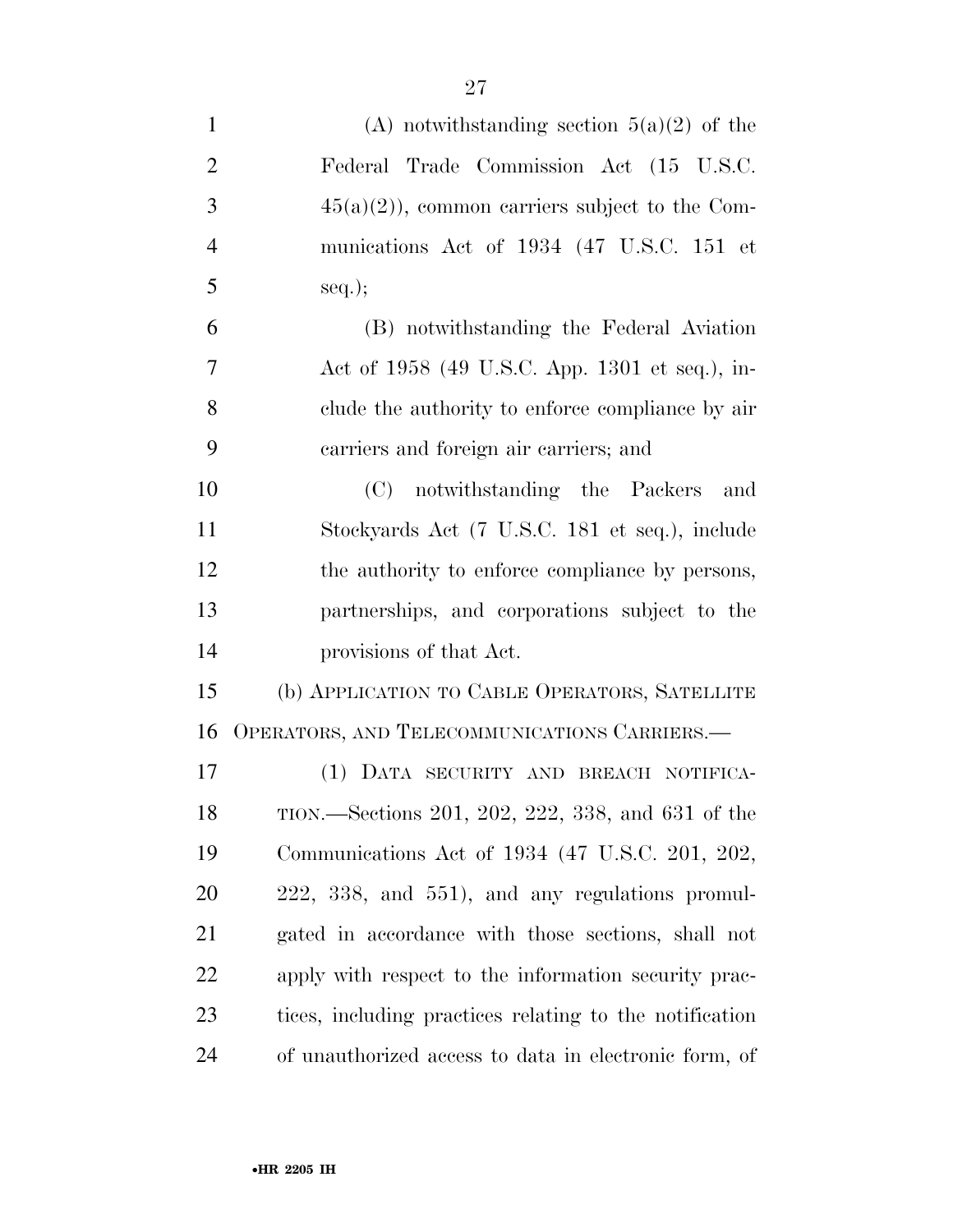any covered entity otherwise subject to those sec-tions.

 (2) RULE OF CONSTRUCTION.—Nothing in this subsection limits authority of the Federal Commu- nication Commission with respect to sections 201, 202, 222, 338, and 631 of the Communications Act of 1934 (47 U.S.C. 201, 202, 222, 338, and 551).

### **SEC. 6. RELATION TO STATE LAW.**

 No requirement or prohibition may be imposed under the laws of any State with respect to the responsibilities of any person to—

 (1) protect the security of information relating to consumers that is maintained, communicated, or otherwise handled by, or on behalf of, the person;

- (2) safeguard information relating to consumers from—
- (A) unauthorized access; and
- (B) unauthorized acquisition;

 (3) investigate or provide notice of the unau- thorized acquisition of, or access to, information re- lating to consumers, or the potential misuse of the information, for fraudulent, illegal, or other pur-poses; or